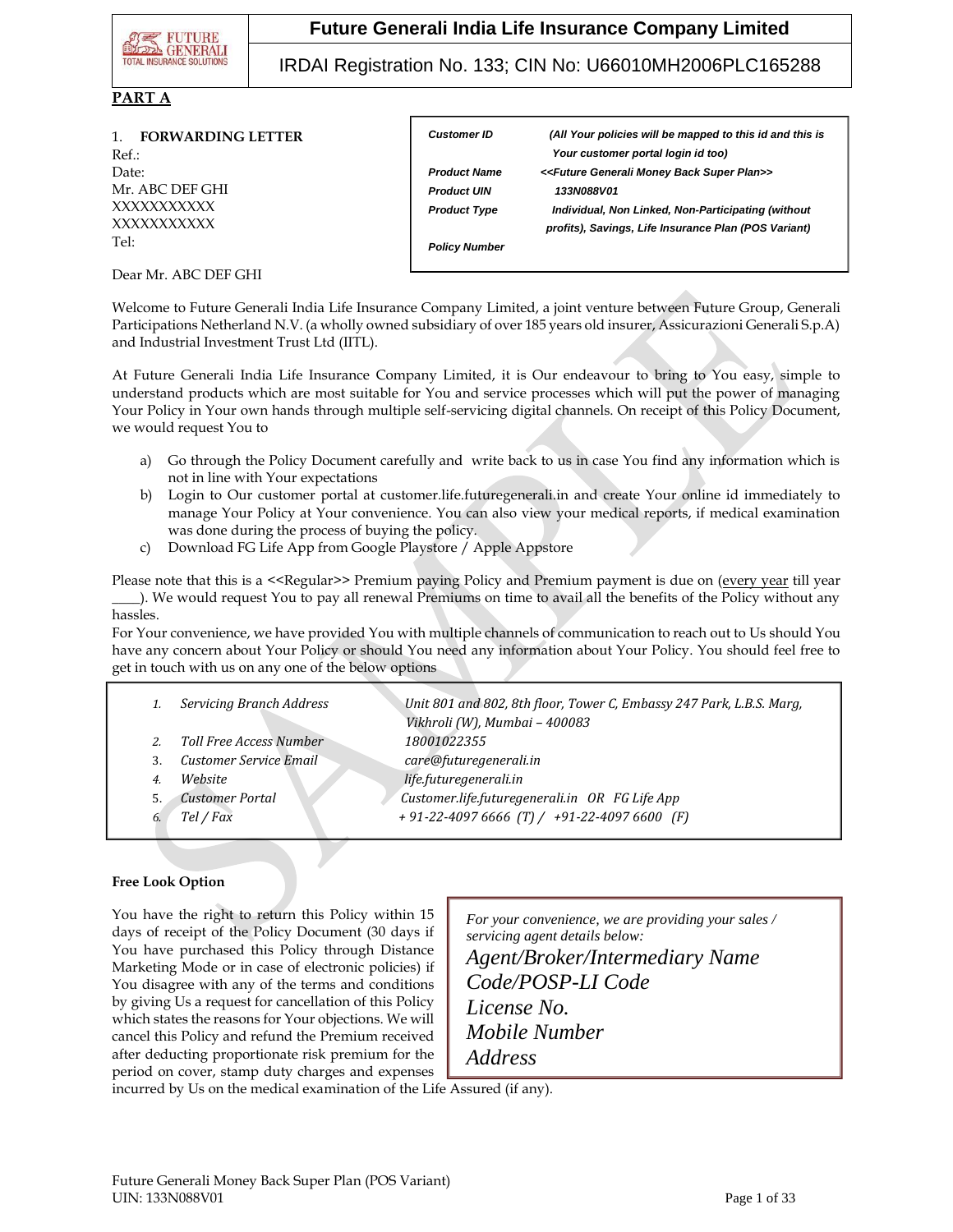

IRDAI Registration No. 133; CIN No: U66010MH2006PLC165288

### **PART A**

We once again welcome You to Future Generali India Life Insurance Company Limited and Our world of simpler, smarter, faster insurance solutions and assure You of Our best service always

Sincerely, <<Name>> <<Designation>>

#### **2. POLICY PREAMBLE**

**Information Provided by you:** The information that You have given in Your proposal form, all supporting documents, any other information or declaration given by You, medical evidence (if any) shall form a part of this contract of insurance with us and it is the basis on which the contract of insurance has been issued. Your Policy Document, comprising this Policy Schedule and all the information provided in this booklet along with any Endorsements is the evidence of this contract. We would request You to read this document carefully as it is vital to securing the need for which You have bought this Policy and also to keep this document in a very safe place.

In case You find any errors in the Policy Document, please take this document to the servicing branch to enable Us to effect any corrections that may need to be made or write to Us at care@futuregenerali.in.

The benefits set out in the Policy will be paid to the persons entitled to receive these payments subject to the terms and conditions on providing evidence of the occurrence of the event giving rise to such claim and of the title of the person(s) receiving the pay-outs while the Policy is In-force

Please communicate any change in Your address or any other communication details immediately.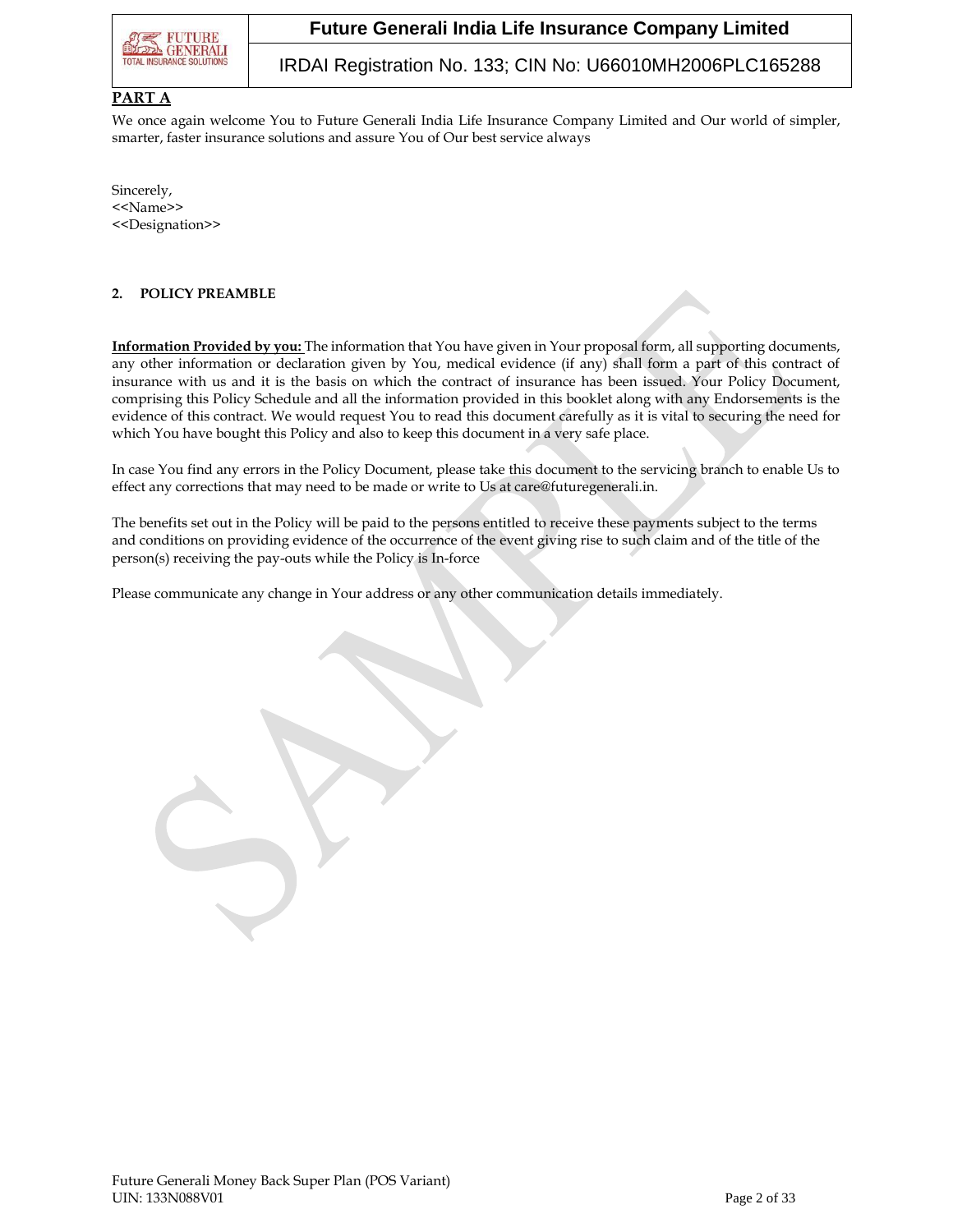

IRDAI Registration No. 133; CIN No: U66010MH2006PLC165288

# **PART A**

#### **3. POLICY SCHEDULE**

#### **PLEASE GO THROUGH THE POLICY SCHEDULE CAREFULLY**

#### **<<Future Generali Money Back Super Plan >> <<Individual, Non Linked, Non-Participating (without profits), Savings, Life Insurance Plan>> (POS Variant)**

THIS SCHEDULE IS PART OF THIS POLICY AND IS SUBJECT TO AND HAS TO BE READ ALONG WITH THE POLICY DOCUMENT.

#### **3a) Your Customer Id:**

#### **3b) Details of the Life Assured and Policyholder**

| Details of       | <b>Life Assured</b> | Policyholder |
|------------------|---------------------|--------------|
| Full Name:       |                     |              |
| Date of Birth:   |                     |              |
| Age Admitted:    | Yes/No              |              |
| Gender           |                     |              |
| Email address:   |                     |              |
| Mobile phone no: |                     |              |
| Residence No:    |                     |              |
| Address:         |                     |              |
| Landmark:        |                     |              |
| City:            |                     |              |
| Pin Code:        |                     |              |

#### **3c) Nominee(s) to this Policy are:**

| Detail of | <b>Full Name</b> | Date of<br>Birth | Age | Gender | Relationship<br>with<br>Policyholder | <b>Address</b> | Percentage share of<br><b>Benefit</b> |
|-----------|------------------|------------------|-----|--------|--------------------------------------|----------------|---------------------------------------|
| Nominee 1 |                  |                  |     |        |                                      |                |                                       |
| Nominee 2 |                  |                  |     |        |                                      |                |                                       |

#### **3d) The Appointee of this Policy is (in case the Nominee mentioned is a minor):**

| Full Name:     |  |
|----------------|--|
| Date of Birth: |  |
| Gender         |  |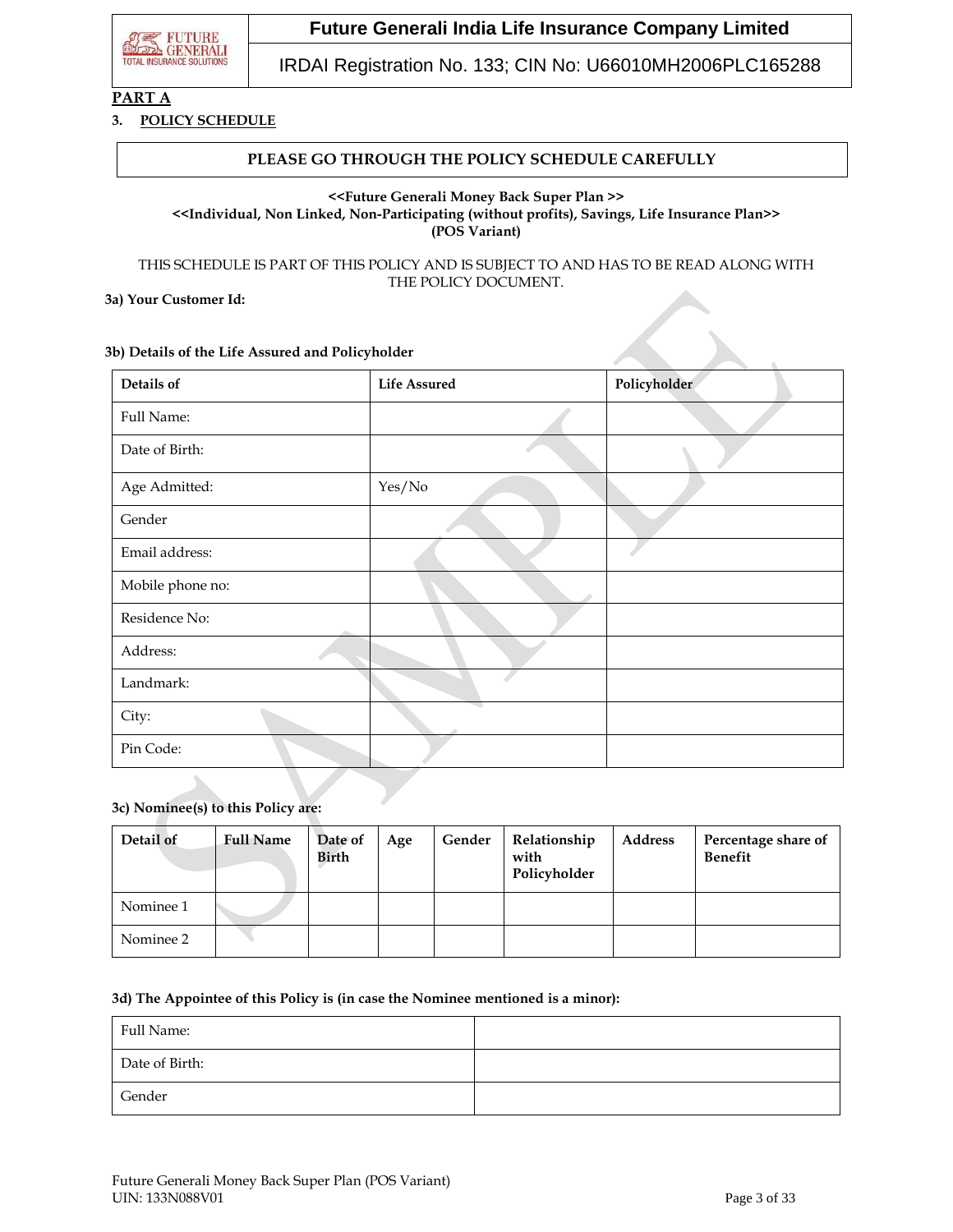

## IRDAI Registration No. 133; CIN No: U66010MH2006PLC165288

## **PART A**

| Address of the Appointee:  |  |
|----------------------------|--|
| Relationship with Nominee: |  |

#### **3e) Policy Details**

|  | Policy<br>Date | Risk<br>$\frac{1}{\text{Name}}$ Option UIN Commencement Commencement<br>Date | Policy<br>Term | Premium<br>Payment<br>Term | Maturity<br>Date | Sum<br>Assured | Sum<br>Assured<br>on Death | Sum<br><b>Assured</b><br>on<br>Maturity |
|--|----------------|------------------------------------------------------------------------------|----------------|----------------------------|------------------|----------------|----------------------------|-----------------------------------------|
|  |                |                                                                              |                |                            |                  |                |                            |                                         |
|  |                |                                                                              |                |                            |                  |                |                            |                                         |

**The Category chosen by the Policyholder at inception is <<Platinum/Gold/Silver>>**

**The Option and category is chosen by the Policyholder at inception of the Policy. Once chosen, the Policyholder shall not be allowed to change the chosen option and category during the Policy Term.**

#### **3f) Premium Details**

| Plan name | Annualized | Instalment<br>Premium (Rs.) Premium (Rs.)   Modal Factor | Relevant | Applicable<br>Taxes* | Total<br>Instalment<br>Premium | Premium | Premium<br><b>Frequency Due Dates</b> | Last<br>Premium<br>Due Date |
|-----------|------------|----------------------------------------------------------|----------|----------------------|--------------------------------|---------|---------------------------------------|-----------------------------|
|           |            |                                                          |          |                      |                                |         |                                       |                             |
|           |            |                                                          |          |                      |                                |         |                                       |                             |

|                                 | <b>First Year</b> | <b>Renewal Years</b> |
|---------------------------------|-------------------|----------------------|
| <b>Total Instalment Premium</b> |                   |                      |
| Applicable Taxes*               |                   |                      |
| Total Instalment Premium after  |                   |                      |
| <b>Applicable Taxes*</b>        |                   |                      |

#### **3g) Guaranteed Addition Rate**

<<Guaranteed Addition Rate>> % p.a. applied on <<Sum Assured>> at a simple rate will accrue from the end of 8th Policy Year till <<Policy Term>> Policy Year for each completed Policy Year. Please refer to Part C for details.

#### **3h) Disclaimers**

- \*Includes applicable taxes at prevailing rates under applicable laws and amendments thereto.
- Total Premium is subject to change in case of any variance in the present tax rates or in the event of any new or additional tax/cess/by whatever name called levy being made applicable/ imposed on the premium(s) under applicable laws and amendments thereto.

Tax benefits under this Policy shall be subject to applicable laws as amended from time to time. Any payment made under this Policy shall be subject to deduction of applicable taxes, if applicable as per law from time to time. You are advised to consult your tax consultant for details.

#### **3i) Stamp Duty**

The stamp duty of Rs. Xxx (xxxx ONLY) paid by Payorder no.XXXXX dated DD/MM/YYYY. Government Notification Revenue and Forest Department No.Mudrank 2004/4125/CR 690/M-1, Dt.31/12/2004.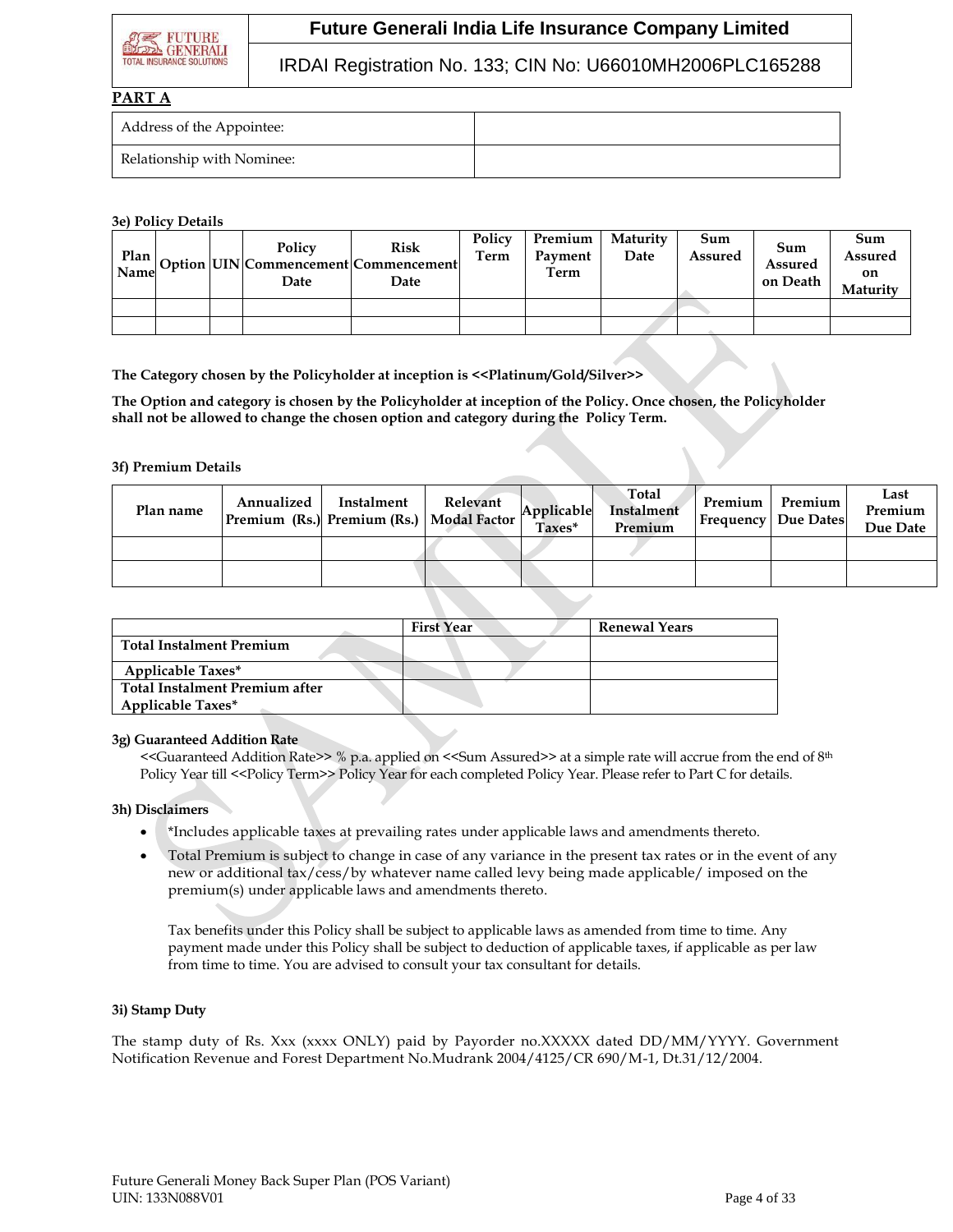# IRDAI Registration No. 133; CIN No: U66010MH2006PLC165288

## **PART A**

#### **3j) What You are covered for:**

#### **Policy Benefits (Please refer Part C for details)**

Survival Benefit starts from the end of << 6<sup>th</sup> Policy Year for Platinum/ 8<sup>th</sup> Policy Year for Gold/ 10<sup>th</sup> Policy Year for Silver >> category and continues yearly till the end of <<Policy Term minus 1>> year

| Survival<br><b>Benefit</b> | Survival Benefit payment dates | <b>Survival Benefit amount</b> |
|----------------------------|--------------------------------|--------------------------------|
|                            |                                | < <rs. xxxxxxx="">&gt;</rs.>   |

| Maturity<br><b>Benefit</b> | Maturity Benefit payment date | <b>Maturity Benefit amount</b>                                                                                              |
|----------------------------|-------------------------------|-----------------------------------------------------------------------------------------------------------------------------|
|                            |                               | < <sum assured="" maturity="" on="">&gt; plus &lt;<accrued guaranteed<br="">additions&gt;&gt; will be paid.</accrued></sum> |

| Death<br><b>Benefit</b> | Death Benefit will be the highest of -                                                                                                                                                                             |
|-------------------------|--------------------------------------------------------------------------------------------------------------------------------------------------------------------------------------------------------------------|
|                         | << Sum Assured on Death i.e. 10 times the Annualized Premium (excluding the applicable<br>٠<br>taxes, rider premiums and underwriting extra premiums, if any) plus accrued guaranteed<br>additions, if any $>>$ OR |
|                         | 105% of the Total Premiums Paid (excluding the applicable taxes, rider premiums and<br>٠<br>underwriting extra premiums, if any) as on date of death                                                               |

#### **3k) What You are not covered for**

#### **Suicide Exclusion:**

In case of death due to suicide within 12 months from the Risk Commencement Date under the Policy or from the date of Revival of the Policy, as applicable, the Nominee or beneficiary of the Policyholder shall be entitled to 80% of the Total Premiums Paid till the date of death or the Surrender Value available as on the date of death whichever is higher, provided the Policy is In-force.

## **Waiting Period**

There is a 90 days waiting period from the Risk Commencement Date, within which, if Life Assured dies (other than due to accident), the Nominee will receive 100% of the premiums paid till the date of Insured Event, excluding applicable taxes. In that event, the Nominee shall not be entitled to Sum Assured on Death. under the Policy.

In case of death of the Life Assured due to accident, no Waiting Period shall apply and Death Benefit shall be payable.

For and on behalf of Future Generali India Life Insurance Company Ltd.

 $\overline{\phantom{a}}$  , and the contract of the contract of the contract of the contract of the contract of the contract of the contract of the contract of the contract of the contract of the contract of the contract of the contrac

Authorised Signature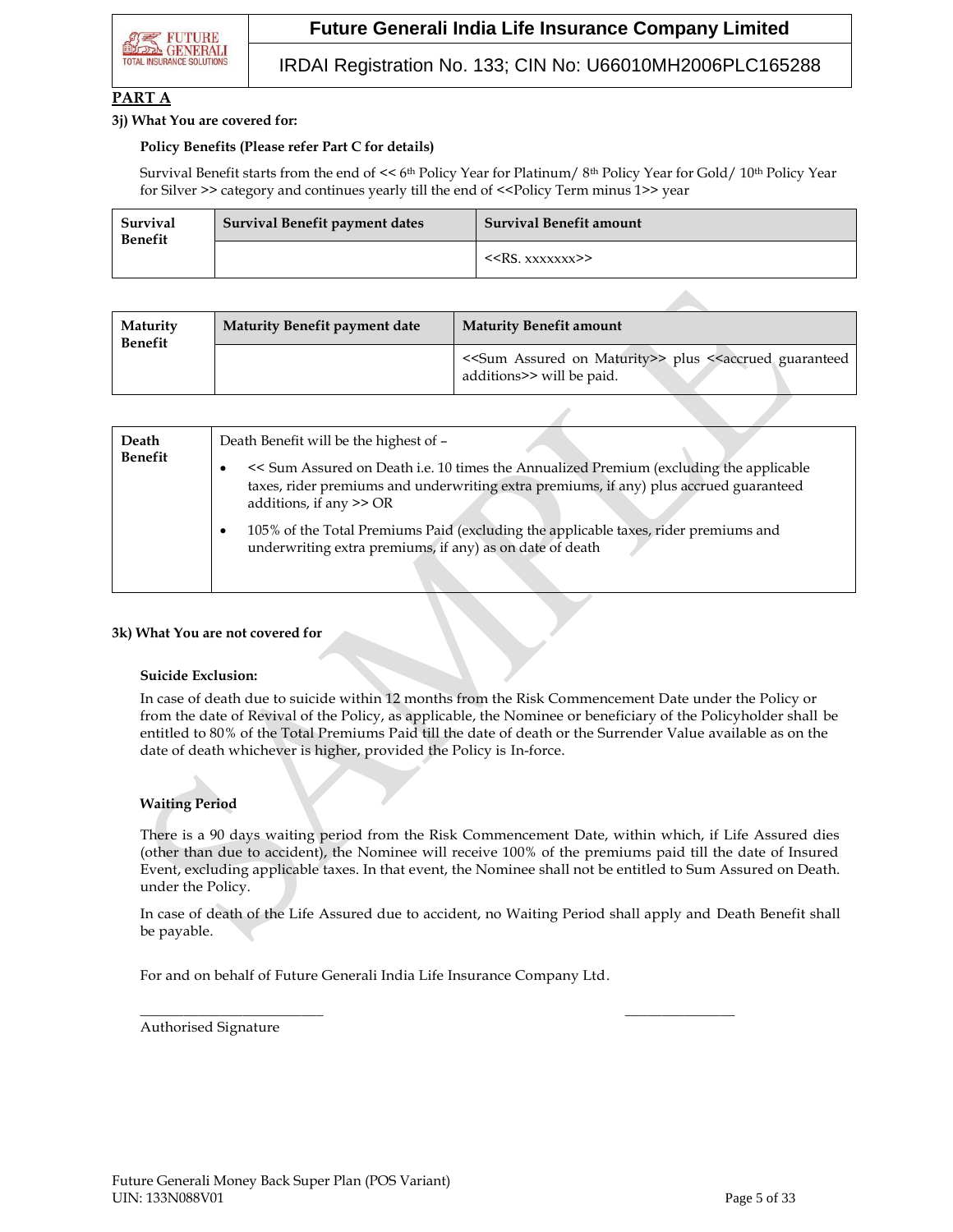## IRDAI Registration No. 133; CIN No: U66010MH2006PLC165288

## **PART B**

#### **DEFINITIONS & INTERPRETATION**

**Definitions**: The terms defined below are important terms which apply under this Policy. These terms are used with initial capitals in the Policy Document and shall have the meaning ascribed to them below wherever they appear in the Policy Document:

- **1)** "**Age**" means age as on last birthday which is the number of completed years on the last birthday.
- **2)** "**Annualized Premium**" means the Premium amount payable in a year chosen by the Policyholder, excluding the applicable taxes, rider premiums, loadings for modal premium and underwriting extra premiums, if any as specified in the Schedule
- **3)** "**Appointee**" means the person named in the Schedule to whom the Death Benefit shall become payable if the Nominee is less than Age 18 when the Death Benefit becomes payable.
- **4)** "**Assignee**" is the person to whom the rights and benefits are transferred by virtue of an Assignment, in accordance with the provisions of Section 38 of Insurance Act, 1938, as amended from time to time.
- **5)** "**Assignment"** is the process of transferring the rights and benefits to an Assignee, in accordance with the provisions of Section 38 of Insurance Act, 1938, as amended from time to time.
- **6)** "**Claimant**" means Nominee/ Appointee (if Nominee is a minor) / Assignee / Your legal heirs (where there is no Nominee/Appointee/Assignee).
- **7)** "**Death Benefit**" means the benefit which becomes payable on the Life Assured's death in accordance with Part C of this Policy.
- **8)** "**Distance Marketing Mode**" means insurance solicitation/lead generation by way of telephone calling/Short Messaging Service (SMS)/other electronic modes such as e-mail, internet and interactive television (DTH)/direct mail/newspaper and magazine inserts or any other means of communication other than in person.
- **9)** "**Endorsement**" means a written confirmation issued by Us on the Schedule to record any changes to the applicable terms and conditions of this Policy or the details contained in the Schedule. Endorsements shall form a part of this Policy and shall be binding on You and Us. It is agreed that the terms of an Endorsement shall supersede any conflicting provisions in this Policy Document, Rider or Schedule.
- **10)** "**Financial Year**" means the twelve month period between 1st April of each calendar year and 31st March of next calendar year.
- **11)** "**Grace Period**" means the period as specified in Part C of this Policy.
- **12) "In-force"** means a policy in which all the due premiums have been paid and the premiums are not outstanding
- **13)** "**Instalment Premium**" means the premium amount specified in the Schedule which is payable under this Policy at the frequency specified in the Schedule.
- **14)** "**Insured Event**" means the death of the Life Assured during the Policy Term.
- **15)** "**IRDAI**" means the Insurance Regulatory and Development Authority of India.
- **16) "Lapse"** means the status of the Policy where due Instalment Premium ,for the period as specified in the Part D of the Policy, have not been paid within the Grace Period and where Policy benefits ,if any, shall become payable in accordance with Part D.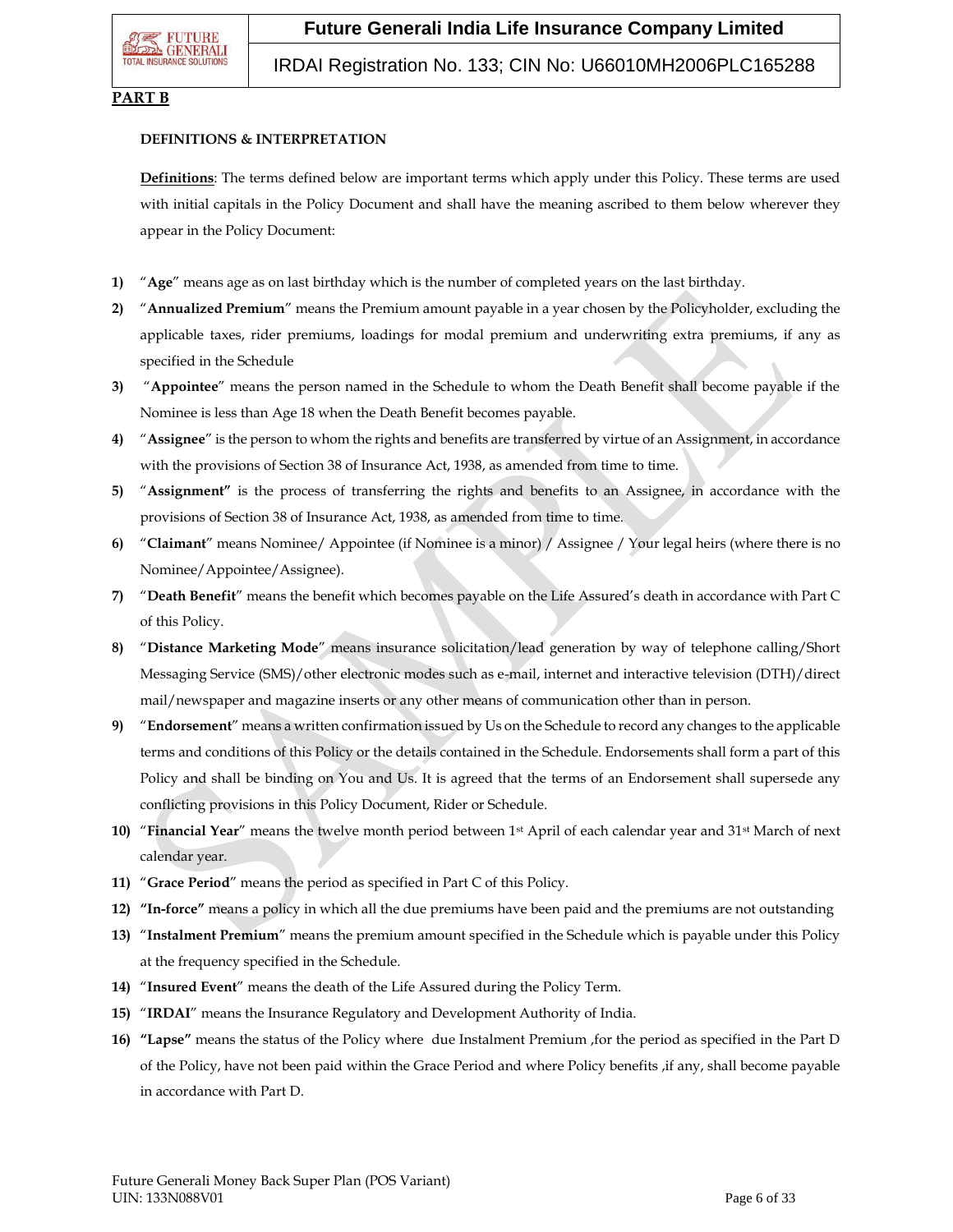## IRDAI Registration No. 133; CIN No: U66010MH2006PLC165288

## **PART B**

- **17)** "**Life Assured**" means the person named in the Schedule on whose life the insurance cover under this Policy has been granted.
- **18) "Maturity Benefit**" means the benefits which become payable on or after the Maturity Date in accordance with Part C of this Policy. Part C will specify whether a Maturity Benefit is payable under this Policy.
- **19)** "**Maturity Date**" means the date specified in the Schedule on which the Maturity Benefit (if any) becomes payable if the conditions specified in Part C of this Policy are satisfied.
- **20)** "**Nominee**" means the person named in the Schedule who has been nominated by You, to whom the Death Benefit shall become payable if the conditions specified in Part C of this Policy are satisfied. Any change of Nominee shall be in accordance with Section 39 of The Insurance Act, 1938, as amended from time to time.
- **21)** "**Nomination**" is the process of nominating a person(s) in accordance with provisions of Section 39 of the Insurance Act, 1938 as amended from time to time.
- **22)** "**Policy**" means the contract of insurance entered into between the Policyholder and Us as evidenced by the "Policy Document"
- **23)** "**Policy Document**" means this Policy Document, the Proposal Form, the Schedule and any additional information or documentation provided to Us in relation to the Proposal Form, any Endorsements issued by Us and any Riders attached to this Policy.
- **24)** "**Policyholder**" means the person named in the Schedule on whom the contract under this Policy is executed and owns this Policy and, subject to the terms and conditions of this Policy, holds all the rights under the Policy.
- **25)** "**Policy Anniversary**" means the same date as the Policy Commencement Date in each Policy Year during the Policy Term.
- **26)** "**Policy Commencement Date**" means the date specified in the Schedule on which this Policy commenced.
- **27)** "**Policy Term**" means the period specified in the Schedule which is the number of years from the Policy Commencement Date to the Maturity Date.
- **28)** "**Policy Year**" means a period of 12 consecutive months reckoned from the Policy Commencement Date and every subsequent Policy Anniversary, thereafter.
- **29)** "**Premium Payment Term**" means the period in years as specified in the Schedule during which the Instalment Premiums are payable.
- **30) "Premium Due Date**" means date specified in the Schedule on which the Instalment Premium will become due.
- **31) "Proposal Form"** means a form to be filled in by You in utmost good faith, in written or electronic or any other format as provided by Us, for furnishing all material information as required by Us in respect of a risk, in order to enable Us to take informed decision in the context of underwriting the risk, and in the event of acceptance of the risk, to determine the rates, advantages, terms and conditions of the cover to be granted under this Policy.
- **32) "Reduced Paid-up Policy**" means a Policy on which due Instalment Premiums are not received after a specified number of Instalment Premiums have been received. Part D of this Policy will specify whether and under which conditions this Policy may be considered to be a Reduced Paid-up Policy. If this Policy is converted to a Reduced Paid-up Policy, then only those reduced benefits specified in Part D of this Policy will be payable on the occurrence of the Insured Event.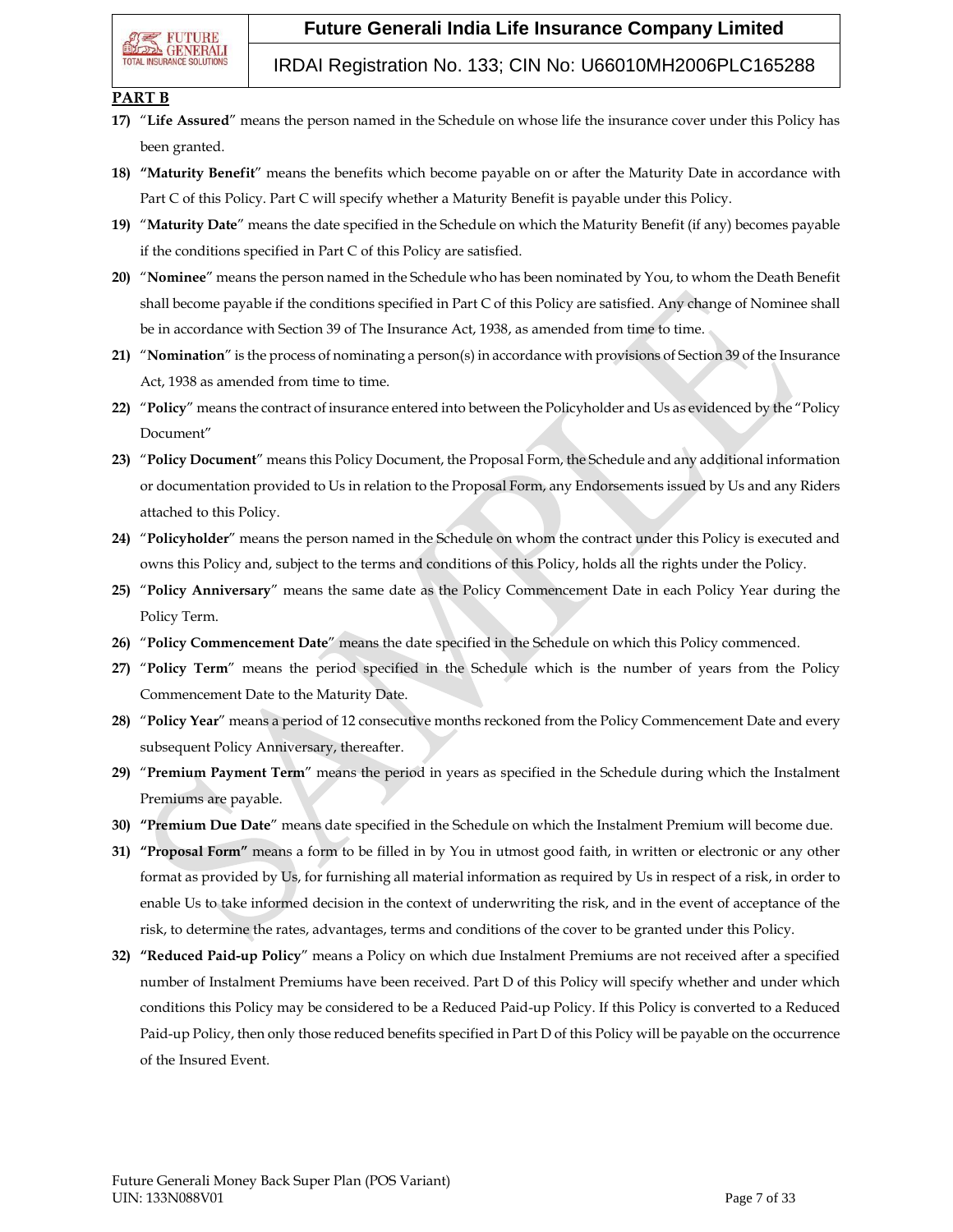## IRDAI Registration No. 133; CIN No: U66010MH2006PLC165288

## **PART B**

- **33) "Revival"** means restoring the Lapsed or a Reduced Paid-up Policy to an In-force Policy as per the revival conditions mentioned in Part D of the Policy.
- **34)** "**Revival Period**" means a period of 5 consecutive years within the Policy Term from the date of first unpaid premium during which a Lapsed Policy or a Reduced Paid-up Policy may be revived in accordance with the terms of Part D of this Policy.
- **35)** "**Risk Commencement Date**" means the date specified in the Schedule on which the risk under this Policy commences.
- **36)** "**Schedule**" means the Policy schedule given in Part A of the Policy which is issued by Us and attached to this Policy together with any amendments to the Schedule or Endorsements which may be issued by Us from time to time.
- **37)** "**Sum Assured**" means the amount specified in the Schedule.
- **38)** "**Sum Assured on Death**" means the amount specified in the Schedule.
- **39)** "**Sum Assured on Maturity**" means the amount as specified in the Schedule.
- **40)** "**Surrender**" means the complete withdrawal/termination of the entire Policy. Part D of this Policy will specify whether and under which conditions this Policy can be surrendered.
- **41)** "**Surrender Value**" means the amount payable, if any, on the Surrender of this Policy. Part D of this Policy will specify the manner of calculation of the Surrender Value, if any.
- **42) "Survival Benefit"** means the benefit payable during the Policy Term, as specified in Part C, subject to survival of the Life Assured as on due date of such benefit
- **43) "Total Premiums Paid "** means total of all the premiums received, excluding the applicable taxes, rider premiums and underwriting extra premiums, if any.
- **44)** "**Vesting Date**" means the Policy Anniversary coinciding with or immediately following the Life Assured attaining Age 18 if the Life Assured was a minor on the Risk Commencement Date. Part F of this Policy will specify whether and under which conditions this Policy will vest with the Life Assured.
- **45) "Waiting Period"** means the period of 90 days as specified in Part F of the Policy.
- **46)** "**We, Us, Our, Company**" means Future Generali India Life Insurance Company Limited.
- **47)** "**You, Your**" means the Policyholder of this Policy as named in the Schedule.

#### **Interpretation:**

- 1) References in this Policy to the singular shall include the plural and vice versa.
- 2) References in this Policy to one gender shall include the other gender.
- 3) References in this Policy to any statutes, rules, regulations or guidelines shall include any re-enactments or amendments to the same.
- 4) Section/paragraph headings are for ease of reference only and shall not have any interpretative value.
- 5) Words and expressions used in this Policy but not defined herein shall, unless the context specifies otherwise, have the same meaning as defined in the Insurance Act, 1938 and/or the rules/regulations/guidelines made thereunder as may be amended from time to time.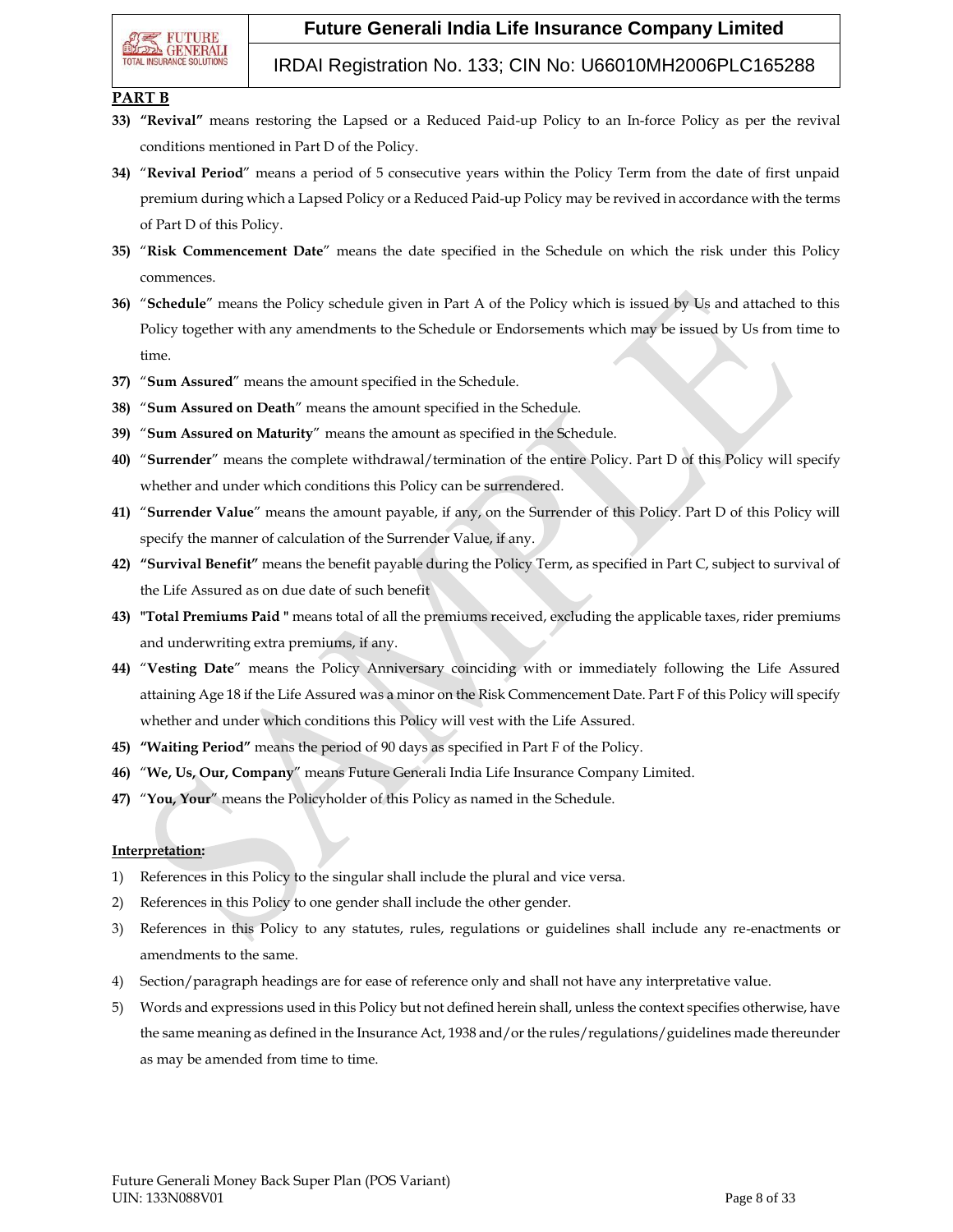

IRDAI Registration No. 133; CIN No: U66010MH2006PLC165288

## **PART C**

### **POLICY BENEFITS & PREMIUM PAYMENT CONDITIONS**

This Policy is an Individual, Non-Linked, Non-Participating (without profits), Savings Life Insurance Plan which provides benefit on Death, Survival and Maturity.

Amendments to this Policy shall be effective only if such amendments are carried out through Endorsements issued by Us.

#### **1) Commencement of Risk Cover under this Policy**

The risk cover under this Policy shall commence only on the Risk Commencement Date, including in case of a Life Assured who is a minor.

#### **2) Guaranteed Additions**

- The Policy offers you simple guaranteed additions for each completed Policy Year, starting from end of 8th Policy Year till the end of the Policy Term, subject to payment of all due premiums.
- Guaranteed additions accrue as a percentage of Sum Assured.
- The guaranteed additions accrue at the end of the Policy Year.
- The guaranteed addition rates are based on the age at entry of the Life Assured, the option chosen, the category chosen, Policy Term chosen and the Annualized Premium (excluding the applicable taxes, rider premiums, loadings for modal premium and underwriting extra premiums, if any).
- The guaranteed addition rate as specified in the Schedule under 3  $(g)$  applied on the Sum Assured shall accrue in the manner as specified above.
- If this Policy is converted to a Reduced Paid-Up Policy as per provisions of Part D, it shall not accrue any future guaranteed additions from the date of first unpaid Premium. The guaranteed additions already accrued, remains attached to the Policy.

## **3) Death Benefit**

a) If the Life Assured dies on or after the Risk Commencement Date but during the Policy Term and provided that the Policy has not cancelled, Lapsed, surrendered, or been converted into a Reduced Paid-Up Policy in accordance with the provisions of Part D, then the Death Benefit payable under any option or category shall be as follows :

Death Benefit payable shall be the highest of the following:

i. Sum Assured on Death i.e. 10 times the Annualized Premium (excluding the applicable taxes, rider premiums and underwriting extra premiums, if any) plus accrued guaranteed additions, if any or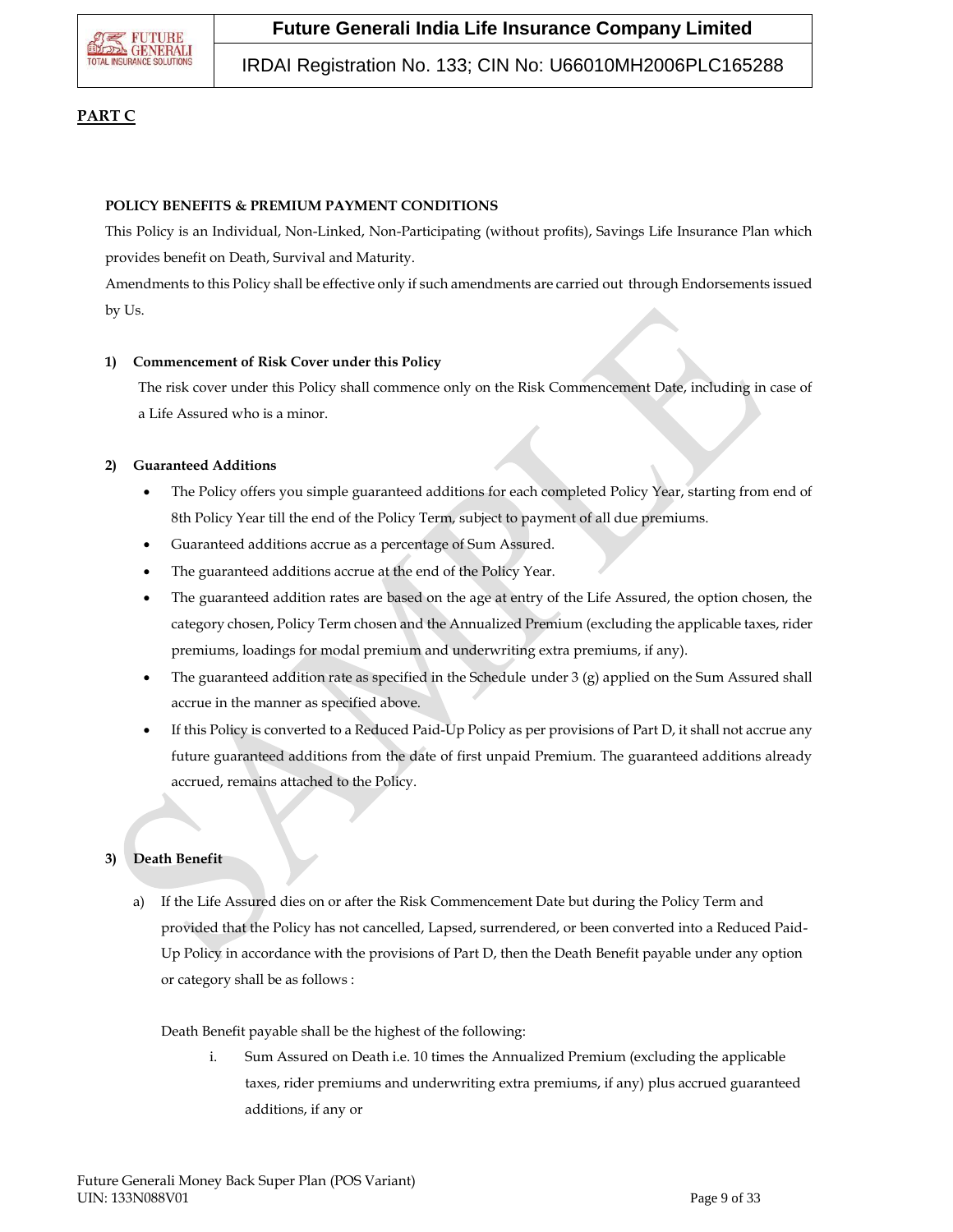

# IRDAI Registration No. 133; CIN No: U66010MH2006PLC165288

## **PART C**

ii. 105% of Total Premiums Paid (excluding the applicable taxes, rider premiums and underwriting extra premiums, if any) as on date of death

There is a 90 days waiting period from Risk Commencement Date, within which, if Life Assured dies (other than due to accident), the Nominee will receive 100% of the premiums paid till the date of Insured Event, excluding applicable taxes. In that event, the Nominee shall not be entitled to the Sum Assured on Death under the Policy.

In case of the death of the Life Assured due to accident, no Waiting Period shall apply and Death Benefit under the Policy shall be payable as defined above.

- b) Payment of any Death Benefit under clause 3 (a) is subject to deduction of any outstanding dues from You under this Policy including but not limited to due premiums till death of the Life Assured, outstanding Policy Loan, Loan interest or any other dues and applicable taxes, if any and the same is subject to the exclusions described under the Policy.
- c ) The Policy will terminate on payment of Death Benefit

## **4) Survival Benefit**

a) Provided the Life Assured is alive at the time of survival benefit payment dates as specified in the Schedule under 3(j) and that the Policy has not been cancelled, surrendered, lapsed or been converted into a Reduced Paid-up Policy in accordance with the provisions of Part D below, a Survival Benefit amount as specified in the Schedule under 3(j), shall be paid to You on the survival benefit payment dates provided all due Premiums till the survival benefit payment date are paid.

The Survival Benefits are paid based on the option and category chosen as specified in the Schedule provided all due Premiums till the survival benefit payment date are paid:

- i. **Category - Platinum**: Survival Benefits are payable yearly from the end of 6th Policy Year till the end of (Policy Term minus 1) year
- ii. **Category - Gold:** Survival Benefits are payable yearly from the end of 8th Policy Year till the end of (Policy Term minus 1) year
- iii. **Category - Silver**: Survival Benefits are payable yearly from the end of 10th Policy Year till the end of (Policy Term minus 1) year

## **5) Maturity Benefit**

- a) If the Life Assured is alive on the Maturity Date and if all Instalment Premiums have been received in full, the Sum Assured on Maturity plus accrued guaranteed additions shall be paid. Sum Assured on Maturity is equal to Sum Assured as specified in the Schedule.
- b) Payment of Maturity Benefit under clause 5 (a) is subject to deduction of any outstanding dues from You under this Policy including but not limited to outstanding Policy Loan, Loan interest or any other dues and applicable taxes, if any.
- c) The Policy will terminate on payment of Maturity Benefit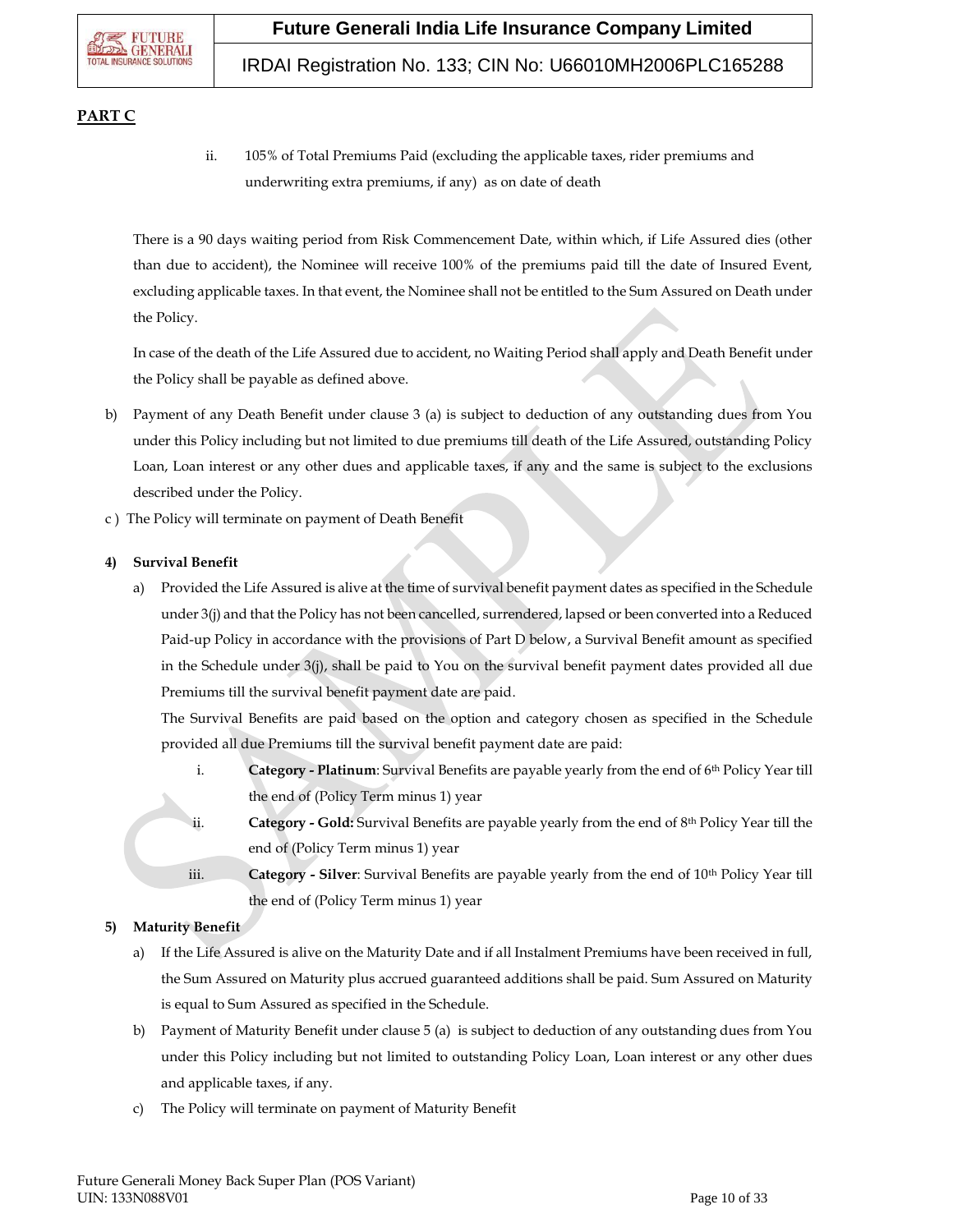

IRDAI Registration No. 133; CIN No: U66010MH2006PLC165288

## **PART C**

## **6) Premium Payment Conditions**

## a) **Payment of Instalment Premium**:

Instalment Premiums shall be payable in full on the Premium Due Dates until the expiry of the Premium Payment Term or death of the Life Assured whichever is earlier. The Instalment Premiums shall be deemed to have been paid only when they have been received at Our head office or any other office authorized by Us for that purpose and due written acknowledgment has been issued by Us against such payment.

## b) **Change in Premium Payment Frequency:**

We will permit any change to be made to the frequency at which the Instalment Premium is payable as recorded in the Policy Schedule. Such change will be permitted during the Premium Payment Term, is subject to minimum premium requirements and will be applicable on Policy Anniversary. There shall be no charge made for change of premium payment frequency, however relevant modal factor shall apply. The premiums for various modes as a percentage of annual premium are given below:

- Half-yearly premium 52.0% of annual premium
- Quarterly premium 26.5% of annual premium
- Monthly premium 8.83% of annual premium

## c) **Deduction of Instalment Premiums from the Claim Amount:**

If this Policy is In-force and the Death Benefit becomes payable in accordance with the Part C, any Instalment Premiums that becomes due till the next Policy Anniversary, shall be deducted from the Death Benefit payable under this Policy.

## d) **Cessation of Payment of Instalment Premium:**

If the Life Assured dies during the Policy Term, any Instalment Premiums that would otherwise have been due on or after following the death of the Life Assured, are not required to be paid to Us other than Instalment Premiums due as per Clause 6(c).

## **7) Grace Period**

Any Instalment Premium which is not received in full by the Premium Due Date may be paid in full during the Grace Period of 30 days for yearly, half-yearly and quarterly Premium Payment frequencies and 15 days for monthly Premium Payment frequencies from the Premium Due Date. This Policy will remain In-force during the Grace Period. If a valid claim arises during the Grace Period, the claim shall be honoured in accordance with the provisions of Part C above after deducting the due premium. If any Instalment Premium remains unpaid at the end of the Grace Period, the policy will be subject to the non-forfeiture provisions as stipulated in Part D.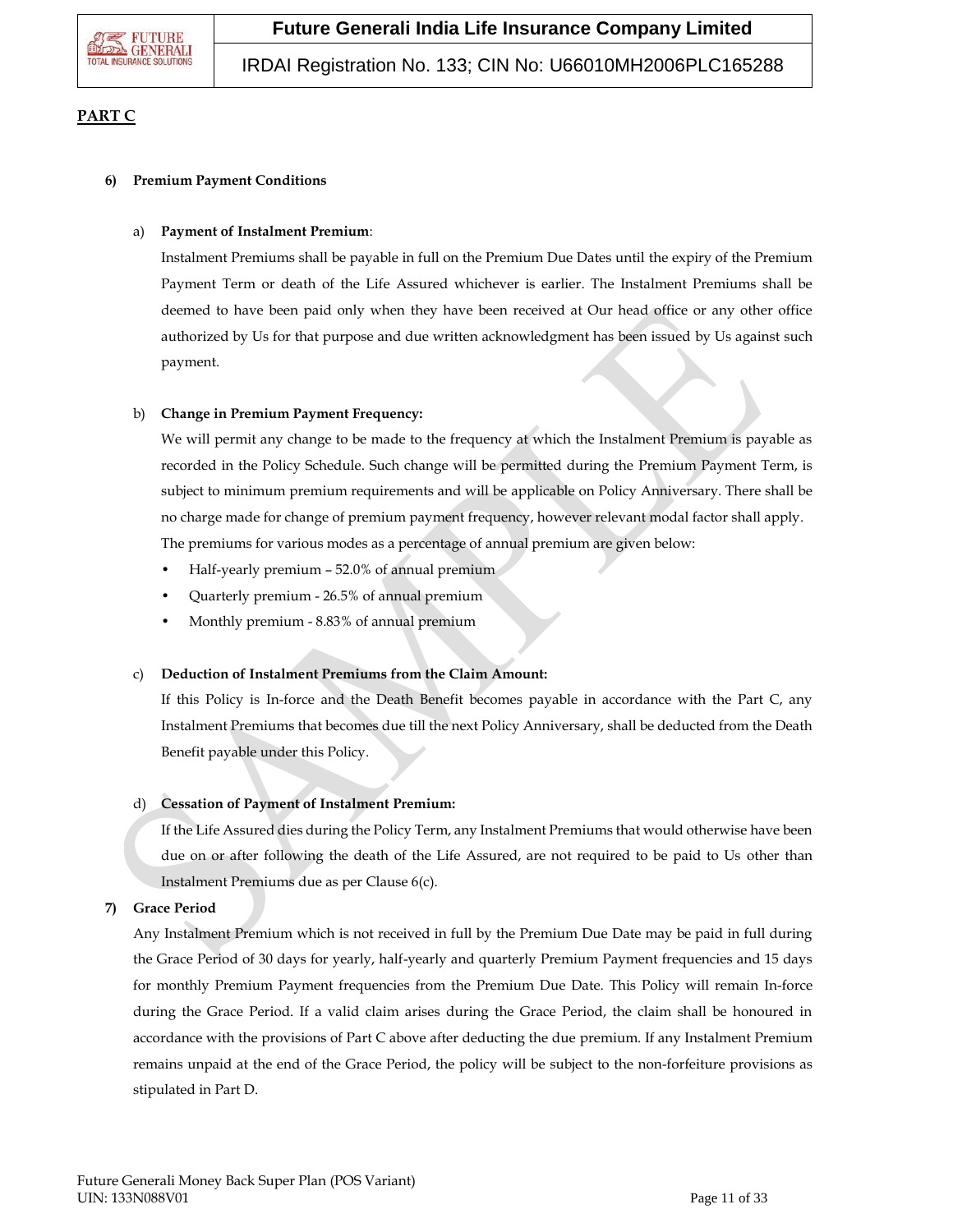

# IRDAI Registration No. 133; CIN No: U66010MH2006PLC165288

## **PART D**

## **POLICY SERVICING CONDITIONS**

The procedure and conditions applicable to various Policy servicing aspects pertaining to this Policy are specified in this Part D below.

#### **Non-Forfeiture Provisions**

If any Instalment Premium remains unpaid at the end of the Grace Period (Refer Part C), this Policy will be subject to the non-forfeiture provisions as stipulated below.

#### **1. Lapse of this Policy**

- a) If due Instalment Premiums for the first two (2) Policy Years have not been paid in full within the Grace Period, the Policy shall lapse and will have no value.
- b) All the risk cover ceases while the Policy is in Lapsed status.
- c) The Death Benefit shall not be payable if the Life Assured dies after this Policy has Lapsed and before it has been Revived in accordance with Part D of this Policy.
- d) This Lapsed Policy may be revived by You within the Revival Period in accordance with Part D of this Policy.
- e) If this Lapsed Policy is not revived within the Revival Period, no Lapse value (benefit) shall be payable on the date of expiry of Revival Period, and this Policy will terminate.

## **2. Conversion of this Policy to a Reduced Paid-up Policy**

- a) If after the receipt of due Instalment Premiums for the first two (2) or more Policy Years in full, any subsequent Instalment Premium remains unpaid upon the expiry of the Grace Period, this Policy will be converted into a Reduced Paid-up Policy.
- b) If this Policy is converted to a Reduced Paid-up Policy, it shall not accrue any future guaranteed additions from the date of first unpaid Premium. The guaranteed additions already accrued, remains attached to the Policy.
- c) If this Policy is converted into a Reduced Paid-up Policy, future Survival Benefit payouts shall stop and no future Survival Benefits as defined in the Schedule under 3(j) shall be payable.
- d) Sum Assured on Death and Sum Assured on Maturity will be reduced in proportion to the number of Premiums paid to the number of Premiums payable under the Policy and shall be payable in the manner set out in the Death Benefit and Maturity Benefit provisions in this Part C above.

Paid-up Death Benefit:

e) On Death of the Life Assured during Policy Term while the Policy is in Reduced Paid-up status, the reduced Death Benefit equal to the Paid-up Sum Assured on Death plus accrued guaranteed additions, if any shall be payable.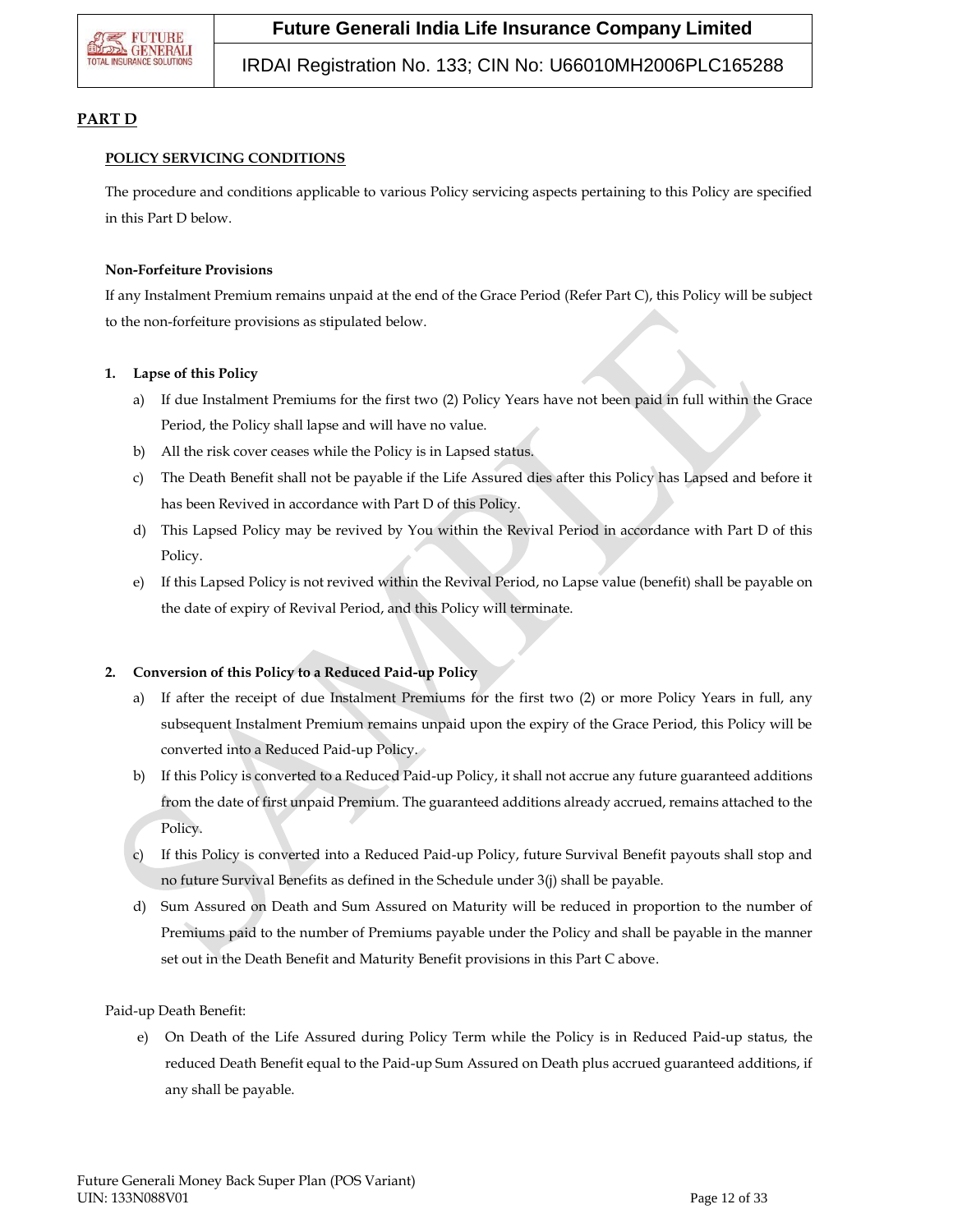

## IRDAI Registration No. 133; CIN No: U66010MH2006PLC165288

## **PART D**

Paid-up Sum Assured on Death = (Number of Premiums paid / Total number of Premiums payable) \* Sum Assured on Death

Paid-up Maturity Benefit:

f) On survival of the Life Assured till the end of the Policy Term, while the policy is in a Reduced Paid-up status, the Paid-up Sum Assured on Maturity plus accrued guaranteed additions, if any, shall be paid at the end of the Policy Term.

Paid-up Sum Assured on Maturity = (Number of Premiums paid / Total number of Premiums payable) \* (Sum of total Survival Benefits payable under the Policy plus Sum Assured on Maturity) *minus* Total Survival Benefits already paid

- g) A Reduced Paid-up Policy may be revived within the earlier of the expiry of the Revival Period and the Maturity Date or may be surrendered in accordance with Part D of this Policy.
- h) If this Reduced Paid-up Policy is not revived within the Revival Period, the Policy shall continue to be in the Reduced Paid-up status till the end of Policy Term.

#### **3. Surrender**

- 1. You may Surrender this Policy at any time before Maturity of the Policy or before death of the Life Assured during the Policy Term, whichever is earlier. Upon Surrender, you will be eligible for Surrender Value, if any, as per the provisions given under this clause.
- 2. This Policy will acquire Surrender Value after the due Instalment Premiums have been received in full for at least first two (2) Policy Years. Once this Policy has acquired a Surrender Value, this Policy or the Reduced Paid-up Policy may be surrendered during the Policy Term and We will pay You the Surrender Value.
- 3. The Surrender Value on this Policy shall be the Special Surrender Value or the Guaranteed Surrender Value, whichever is higher, as defined below.

## i) **Guaranteed Surrender Value (GSV)**

Guaranteed Surrender Value = Guaranteed Surrender Value factor for Premiums x [Total Premiums Paid (excluding the applicable taxes, rider premiums and underwriting extra premiums, if any)] Plus

Guaranteed Surrender Value factor for guaranteed additions x Accrued guaranteed additions Less

Total Survival Benefits already paid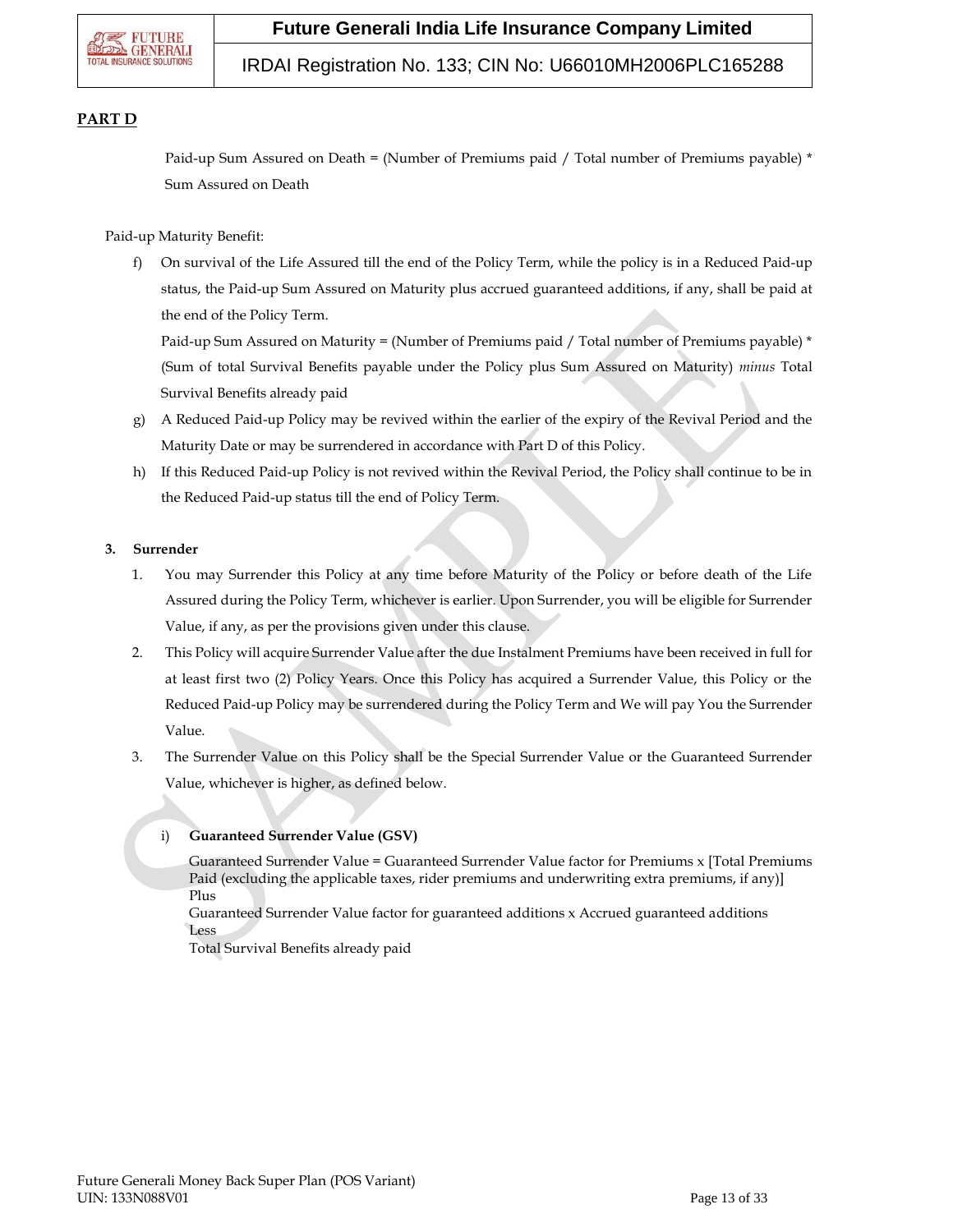## **PART D**

Guaranteed Surrender Value factors are:

| Policy               |                    | <b>Guaranteed Surrender Value Factor for</b><br>Premiums |          |          |  |
|----------------------|--------------------|----------------------------------------------------------|----------|----------|--|
| Year of<br>Surrender | <b>Policy Term</b> |                                                          |          |          |  |
|                      | 10                 | 12                                                       | 15       | 20       |  |
| $\mathbf{1}$         | $0.00\%$           | 0.00%                                                    | $0.00\%$ | $0.00\%$ |  |
| $\overline{2}$       | 30.00%             | 30.00%                                                   | 30.00%   | 30.00%   |  |
| 3                    | 35.00%             | 35.00%                                                   | 35.00%   | 35.00%   |  |
| $\overline{4}$       | 50.00%             | 50.00%                                                   | 50.00%   | 50.00%   |  |
| 5                    | 50.00%             | 50.00%                                                   | 50.00%   | 50.00%   |  |
| 6                    | 50.00%             | 50.00%                                                   | 50.00%   | 50.00%   |  |
| 7                    | 50.00%             | 50.00%                                                   | 50.00%   | 50.00%   |  |
| 8                    | 70.00%             | 60.00%                                                   | 55.71%   | 53.33%   |  |
| 9                    | 90.00%             | 70.00%                                                   | 61.43%   | 56.67%   |  |
| 10                   | 90.00%             | 80.00%                                                   | 67.14%   | 60.00%   |  |
| 11                   |                    | 90.00%                                                   | 72.86%   | 63.33%   |  |
| 12                   |                    | 90.00%                                                   | 78.57%   | 66.67%   |  |
| 13                   |                    |                                                          | 84.29%   | 70.00%   |  |
| 14                   |                    |                                                          | 90.00%   | 73.33%   |  |
| 15                   |                    |                                                          | 90.00%   | 76.67%   |  |
| 16                   |                    |                                                          |          | 80.00%   |  |
| 17                   |                    |                                                          |          | 83.33%   |  |
| 18                   |                    |                                                          |          | 86.67%   |  |
| 19                   |                    |                                                          |          | 90.00%   |  |
| 20                   |                    |                                                          |          | 90.00%   |  |

**Note:** - The above factors will be applicable once the Policy has acquired a Surrender Value.

| Policy               | <b>Guaranteed Surrender Value Factor for Accrued</b><br><b>Guaranteed Additions</b> |          |          |          |  |  |
|----------------------|-------------------------------------------------------------------------------------|----------|----------|----------|--|--|
| Year of<br>Surrender | <b>Policy Term</b>                                                                  |          |          |          |  |  |
|                      | 10                                                                                  | 12       | 15       | 20       |  |  |
| 1                    | $0.00\%$                                                                            | $0.00\%$ | $0.00\%$ | $0.00\%$ |  |  |
| 2                    | $0.00\%$                                                                            | $0.00\%$ | $0.00\%$ | $0.00\%$ |  |  |
| 3                    | $0.00\%$                                                                            | $0.00\%$ | $0.00\%$ | $0.00\%$ |  |  |
| $\overline{4}$       | $0.00\%$                                                                            | $0.00\%$ | $0.00\%$ | $0.00\%$ |  |  |
| 5                    | $0.00\%$                                                                            | $0.00\%$ | $0.00\%$ | $0.00\%$ |  |  |
| 6                    | $0.00\%$                                                                            | $0.00\%$ | $0.00\%$ | $0.00\%$ |  |  |
| 7                    | $0.00\%$                                                                            | $0.00\%$ | $0.00\%$ | $0.00\%$ |  |  |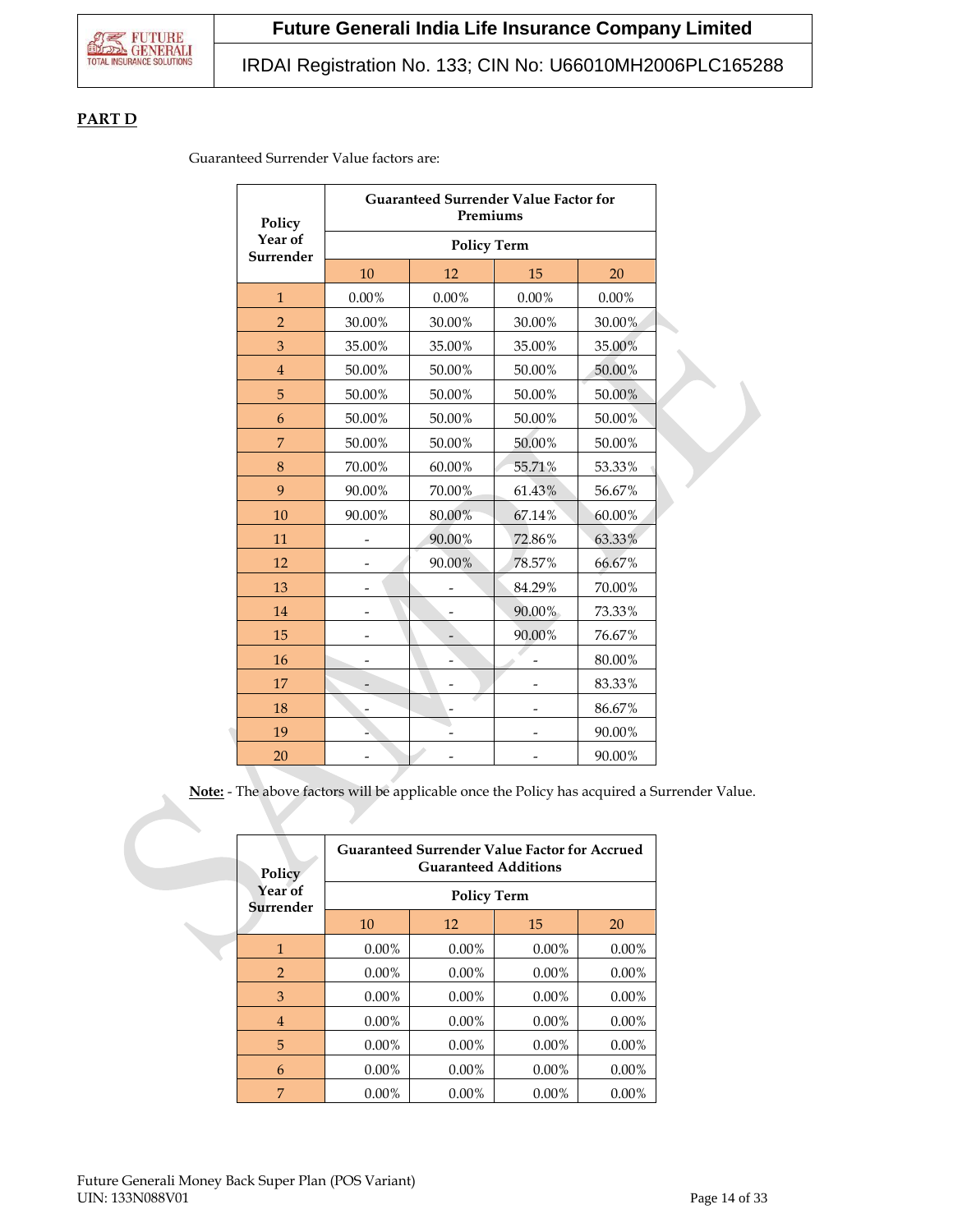## **PART D**

| 8  | $0.00\%$ | $0.00\%$ | 0.00% | $0.00\%$ |  |
|----|----------|----------|-------|----------|--|
| 9  | 4.17%    | 2.89%    | 1.67% | 1.35%    |  |
| 10 | 5.00%    | 3.47%    | 2.01% | 1.62%    |  |
| 11 |          | 4.17%    | 2.41% | 1.94%    |  |
| 12 |          | 5.00%    | 2.89% | 2.33%    |  |
| 13 |          |          | 3.47% | 2.79%    |  |
| 14 |          |          | 4.17% | $3.35\%$ |  |
| 15 |          |          | 5.00% | 4.02%    |  |
| 16 |          |          |       | 4.82%    |  |
| 17 |          |          |       | 5.79%    |  |
| 18 |          |          |       | 6.94%    |  |
| 19 |          |          |       | 8.33%    |  |
| 20 |          |          |       | 10.00%   |  |

**Note:** - The above factors will be applicable once the Policy has acquired a Surrender Value.

## ii) **Special Surrender Value (SSV):**

Special Surrender Value = Special Surrender Value factor \* [Paid-up Sum Assured on Maturity + Accrued guaranteed additions]

Where Paid-up Sum Assured on Maturity is defined in clause 2 (f) of this Part D

a) The Special Surrender Value factors shall be determined based on our expectation of future financial and demographic conditions and may be reviewed by the Company from time to time with prior approval from IRDAI.

iii) This Policy shall automatically terminate on payment of Surrender Value and no other benefits will be paid to You under this Policy.

# **4. Revival**

- a) If this Policy has lapsed or has turned into a Reduced Paid-up Policy, it may be revived within the expiry of the Revival Period or the Maturity Date, whichever is earlier, unless this Policy has been surrendered in accordance with this Part D. Revival Period is five consecutive years from the date of first unpaid premium.
- b) In order to Revive this Policy, You must give Us a request for Revival along with:
	- i) The Life Assured's health declaration and other evidences of continued insurability as per Our Board Approved Underwriting policy. We, however, reserve the right to accept at original terms, accept with modified terms or decline the Revival this Policy.
	- ii) Payment of all overdue Instalment Premiums in full (along with applicable taxes, if any) and interest, if any, at such a rate as may be determined by Us from time to time.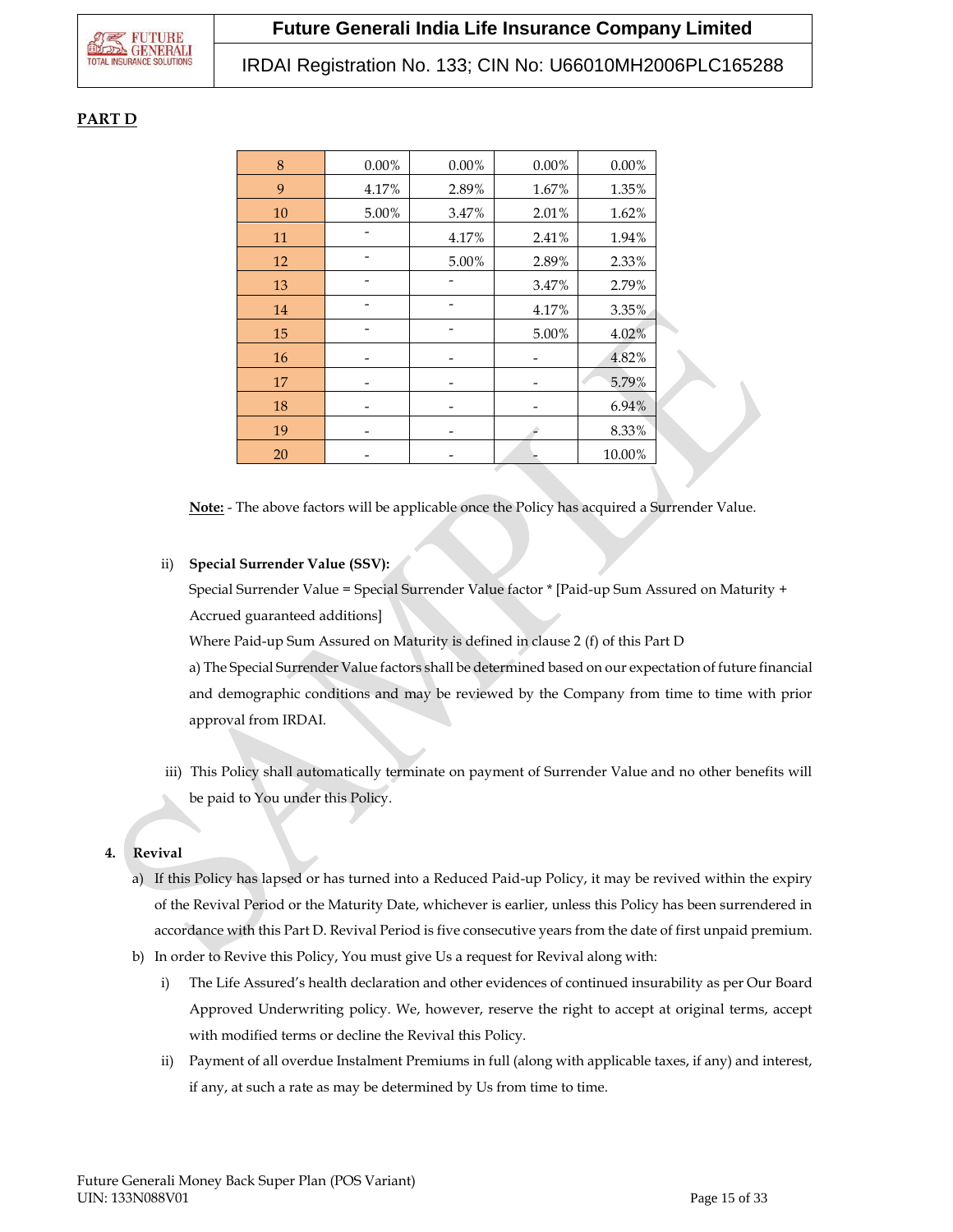

## IRDAI Registration No. 133; CIN No: U66010MH2006PLC165288

## **PART D**

- iii) On Revival, interest rate of 9% per annum compounded yearly (applicable for FY 2020-21) may be charged. However, We may decide to increase the interest charged on Revival from time to time with prior approval from IRDAI.
- iv) The Policy shall be considered to be revived only when a confirmation to this effect is issued by the Company to You.
- c) On Revival, all the Guaranteed Additions due while the Policy was in Lapse/Reduced Paid-up status, will be added back to the Policy. Survival Benefits due but not paid while the Policy was in Reduced Paid-up status shall be paid to You as a lumpsum.
- d) This Policy will be revived in accordance with Our board approved underwriting policy.
- e) Revival of a Policy cannot be done once the Policy Term is over.
- f) Any Revival shall only cover the loss or Insured Event which occurs after the Revival Date.

## **5. Loans**

- a) Loan will be provided under this Policy subject to the following conditions:
	- i) If this Policy has acquired Surrender Value, loan is available under the Policy to the extent of 85% of the Surrender Value. In case of any significant increase in the interest rates, the Company may change the percentage of Surrender Value available as loan, with prior approval from IRDAI
	- ii) Interest shall accrue on Policy loan at a rate which shall be determined by Us from time to time based on current market interest rate on 10-year Government Securities (G-Sec) + 2% rounded to nearest 1%. G-Sec rates are as declared by FIMMDA (Fixed Income Money Market and Derivatives Association of India). The interest rate applicable for the Financial Year will be declared at start of the Financial Year. The current interest rate for the Financial Year 2020-21 applicable on loans is 8% per annum compounded half-yearly. Please contact Us or Our nearest branch for information on latest interest rate on loans.
	- iii) Any change in the basis of determination of interest rate as given above for Policy loan shall be done only after prior approval of the IRDAI.
	- iv) The minimum amount of Policy loan that can be taken is Rs.10,000/-.
	- v) Any unpaid interest shall be added to the principal loan and bear interest at the prevalent rate.
	- vi) You have the option to repay the principal and accrued interest in full or any part of the loan anytime during the Policy Term.
	- vii) Any unpaid loan or interest on this Policy will be deducted from any payment or proceeds due to You under this Policy at the time of settlement.
	- viii) Our claim for any outstanding loan including any outstanding interest will have priority over any other claim against the Policy.
	- ix) Whilst the Policy is in Reduced Paid-Up status, in the event of failure to pay the loan interest on the due dates, under circumstances when the loan with outstanding interest exceeds the Surrender Value, this Policy shall be terminated. This provision will not apply in the event that the Policy is in In-force status or all premiums payable under the Policy stand paid.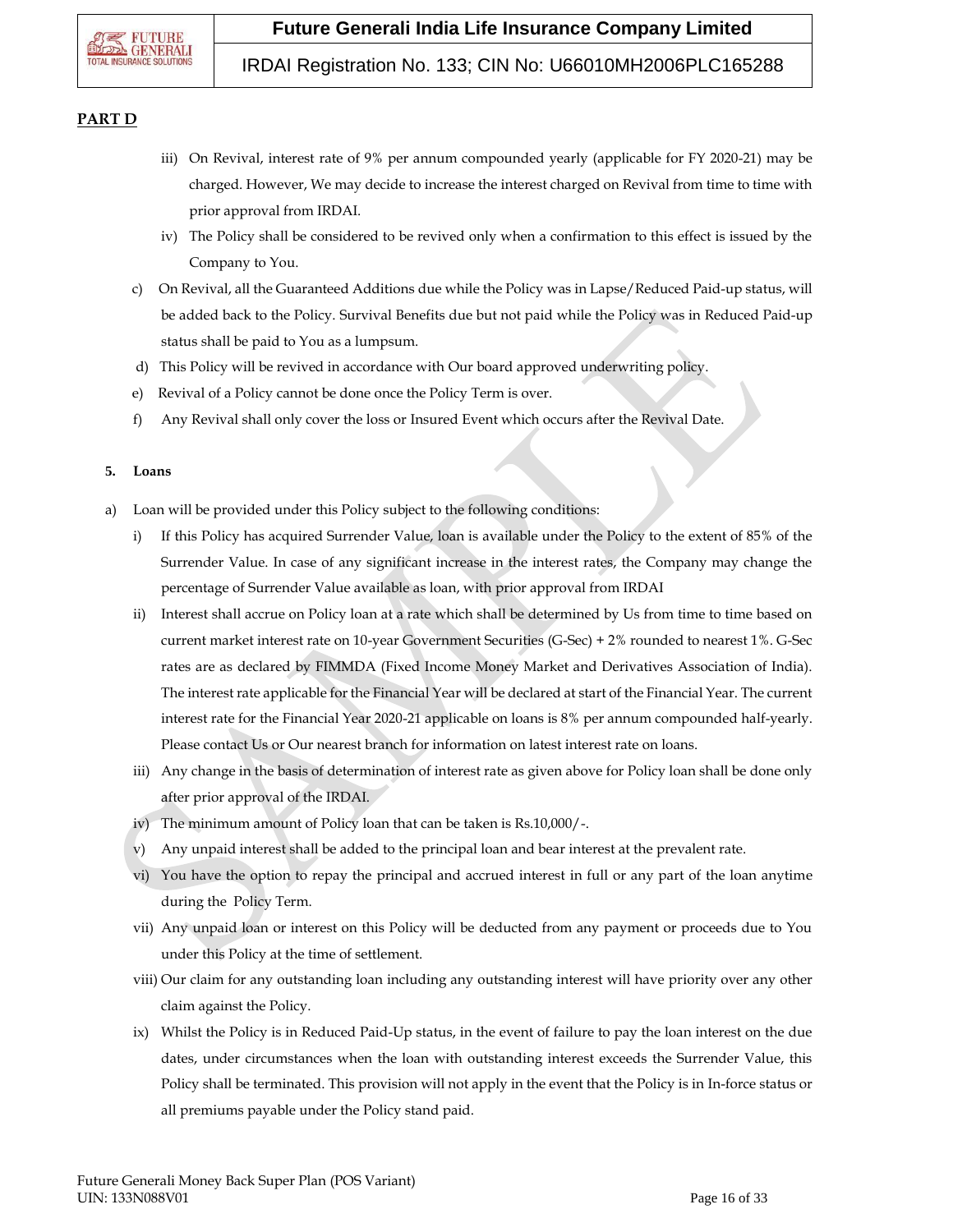

## IRDAI Registration No. 133; CIN No: U66010MH2006PLC165288

### **PART D**

- x) Interest shall be payable on the next Policy Anniversary or six months before the next Policy Anniversary if earlier, after the loan date; and every six months thereafter until the loan is repaid.
- xi) Until such time as the loan persists in Our books, Your Policy shall remain assigned to Us.
- xii) Policy Loan will not be extended beyond the Maturity Date.
- xiii) Under circumstances when the loan amount along with outstanding interest exceeds the Surrender Value, the Policyholder shall be intimated of the same and shall be given a period of three months to repay the outstanding dues. In the event of failure to repay by the required date, the Policy will be terminated/foreclosed. This provision will not apply in the event that the Policy is in In-force status or all premiums payable under the Policy stand paid.

#### **6. Free Look Period**

a) You may return this Policy within 15 days of receipt of the Policy Document (30 days if You have purchased this Policy through Distance Marketing Mode or in case of electronic policies) if You disagree with any of the terms and conditions by giving Us a request for cancellation of this Policy which states the reasons for Your objections. We will cancel this Policy and refund the Instalment Premium received after deducting proportionate risk premium for the period on cover, stamp duty charges and expenses incurred by Us on the medical examination of the Life Assured (if any).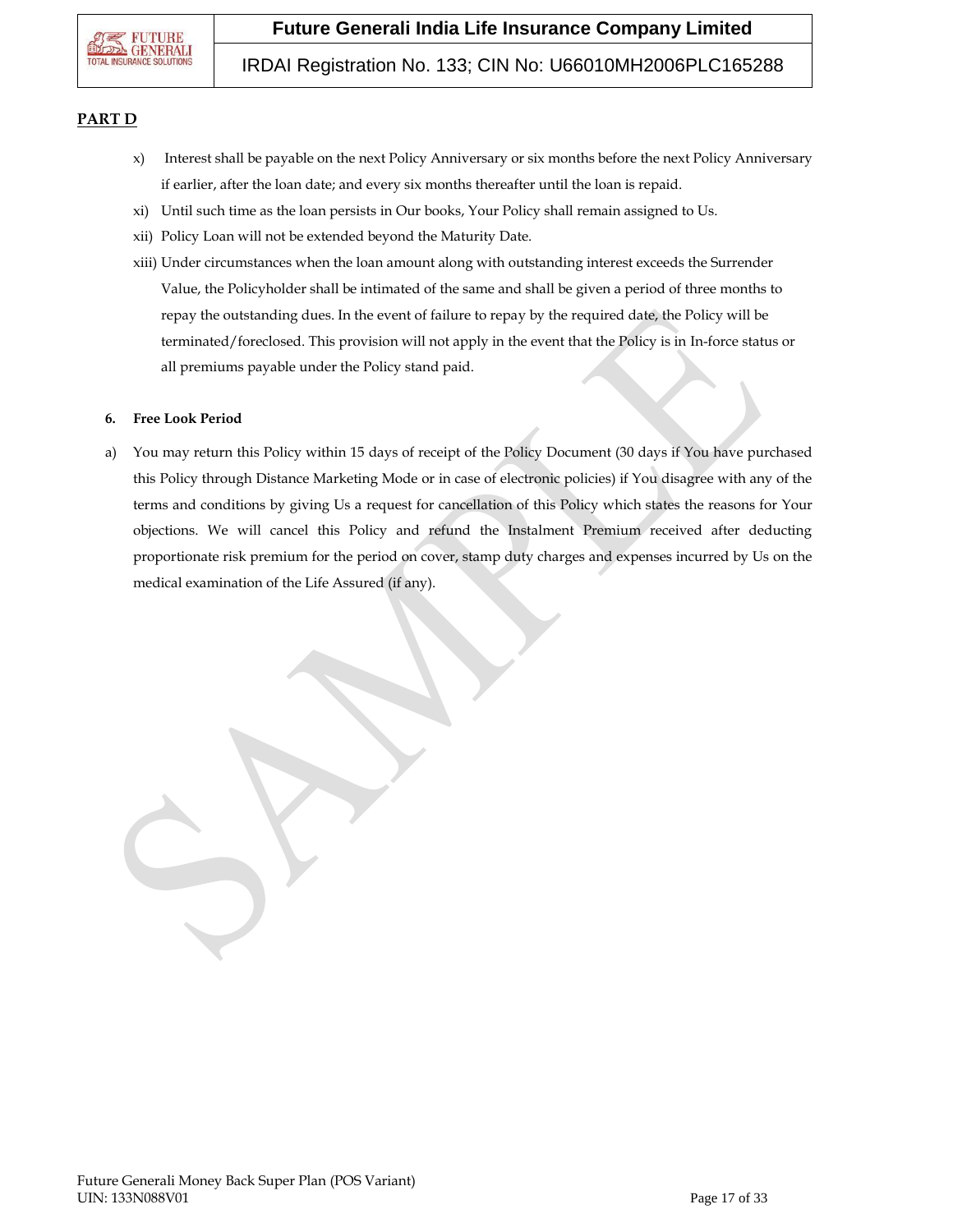

IRDAI Registration No. 133; CIN No: U66010MH2006PLC165288

## **PART E**

## **Applicable Charges, Funds & Fund Options**

- **1)** No charges or fees are applicable under this Policy.
- **2)** This Policy is a non-linked insurance product, so no funds or fund options are available.

Future Generali Money Back Super Plan (POS Variant) UIN: 133N088V01 Page 18 of 33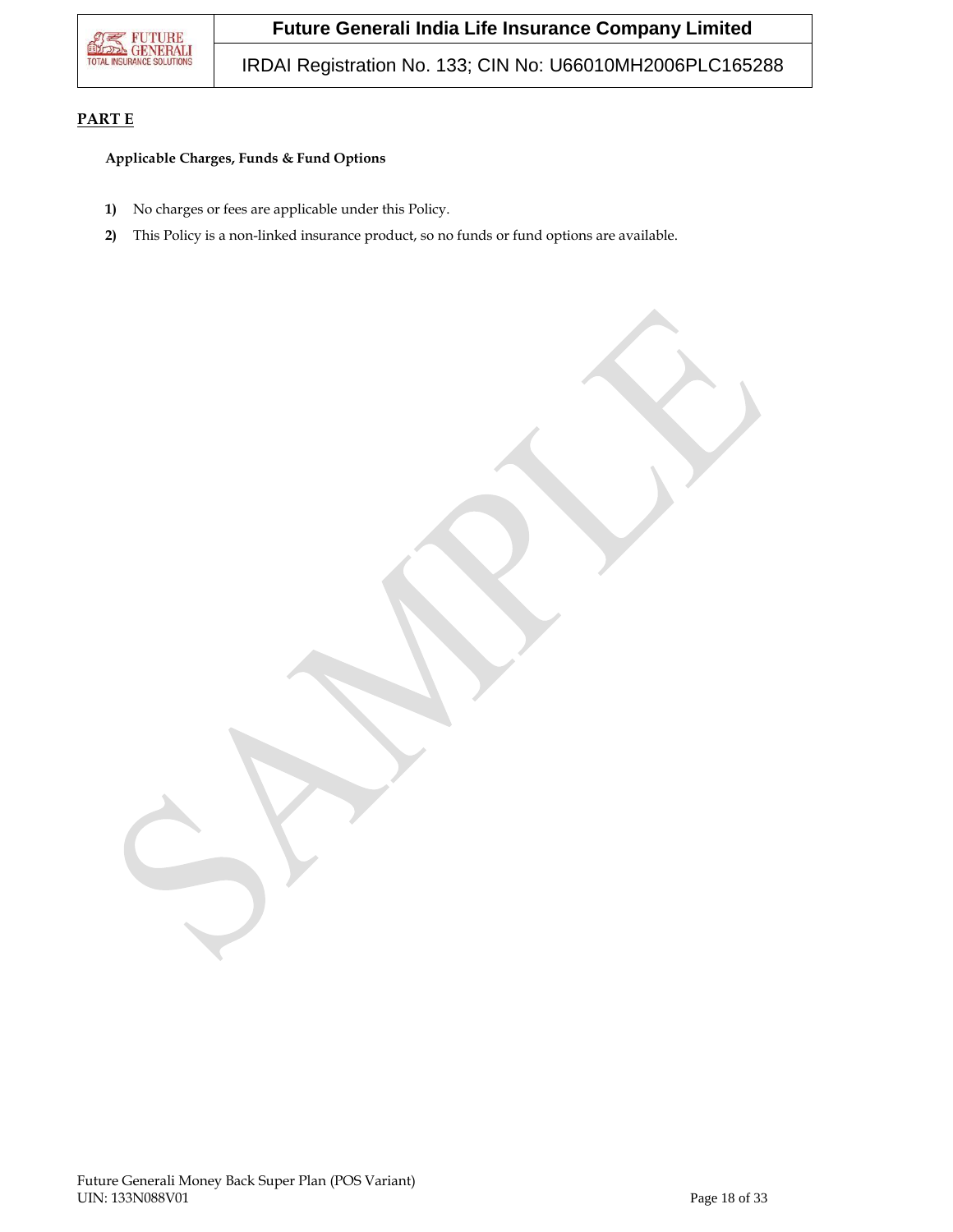# IRDAI Registration No. 133; CIN No: U66010MH2006PLC165288

## **PART F**

## **General Terms & Conditions**

#### **1) Fraud and Misstatement**

Please note the terms of Section 45 of the Insurance Act, **1938,** as amended from time to time, which states as follows:

- *(1) No policy of life insurance shall be called in question on any ground whatsoever after the expiry of three years from the date of the policy, i.e., from the date of issuance of the policy or the date of commencement of risk or the date of revival of the policy or the date of the rider to the policy, whichever is later.*
- *(2) A policy of life insurance may be called in question at any time within three years from the date of issuance of the policy or the date of commencement of risk or the date of revival of the policy or the date of the rider to the policy, whichever is later, on the ground of fraud:*

*Provided that the insurer shall have to communicate in writing to the insured or the legal representatives or nominees or Assignees of the insured the grounds and materials on which such decision is based.*

*Explanation I.—For the purposes of this sub-section, the expression "fraud" means any of the following acts committed by the insured or by his agent, with intent to deceive the insurer or to induce the insurer to issue a life insurance policy:—*

*(a) the suggestion, as a fact of that which is not true and which the insured does not believe to be true;*

*(b) the active concealment of a fact by the insured having knowledge or belief of the fact;*

*(c) any other act fitted to deceive; and*

*(d) any such act or omission as the law specially declares to be fraudulent.*

*Explanation II.—Mere silence as to facts likely to affect the assessment of the risk by the insurer is not fraud, unless the circumstances of the case are such that regard being had to them, it is the duty of the insured or his agent keeping silence, to speak, or unless his silence is, in itself, equivalent to speak.*

*(3) Notwithstanding anything contained in sub-section(2), no insurer shall repudiate a life insurance policy on the ground of fraud if the insured can prove that the mis-statement of or suppression of a material fact was true to the best of his knowledge and belief or that there was no deliberate intention to suppress the fact or that such mis-statement of or suppression of a material fact are within the knowledge of the insurer:*

*Provided that in case of fraud, the onus of disproving lies upon the beneficiaries, in case the policyholder is not alive.* 

*Explanation.—A person who solicits and negotiates a contract of insurance shall be deemed for the purpose of the formation of the contract, to be the agent of the insurer.*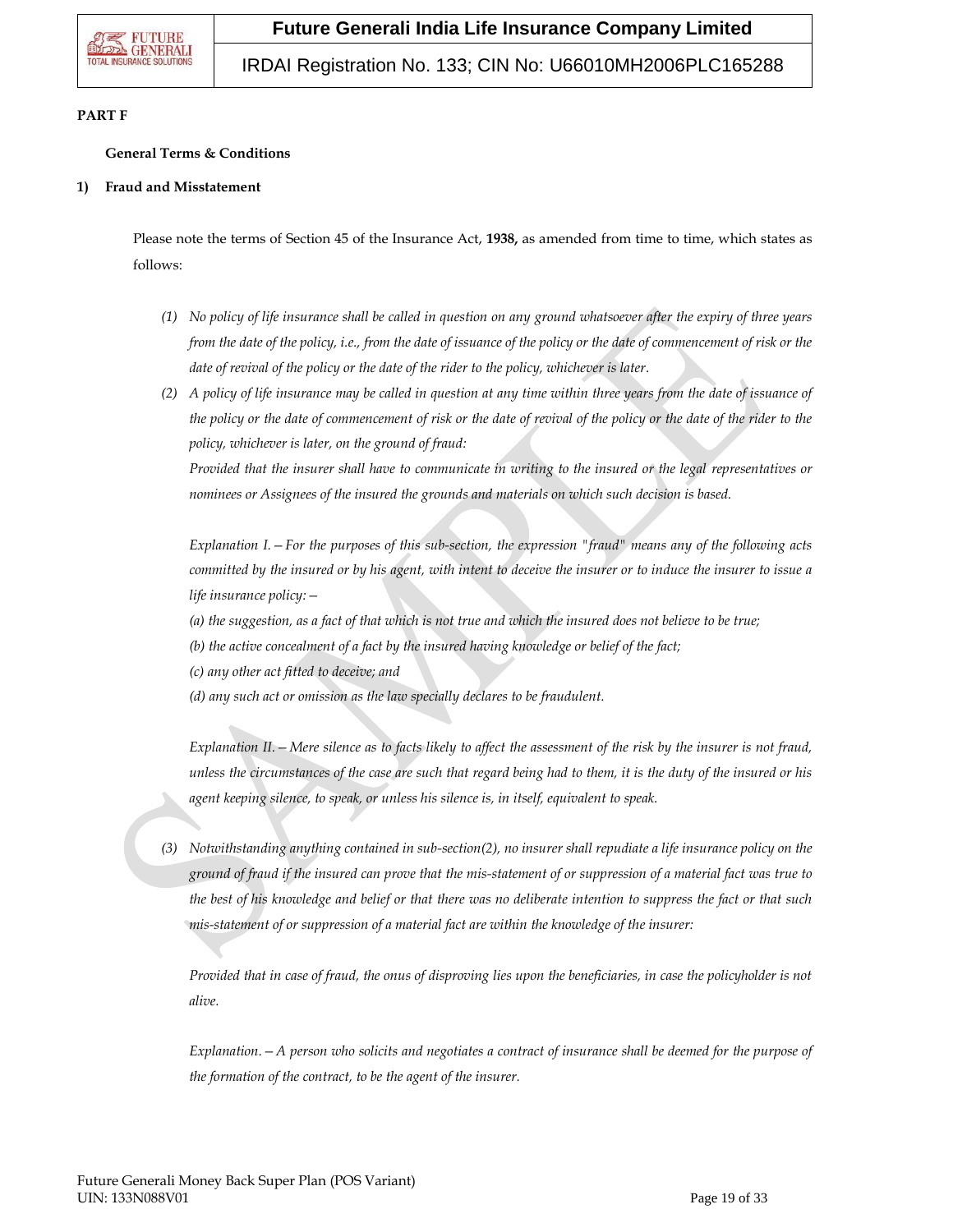# IRDAI Registration No. 133; CIN No: U66010MH2006PLC165288

#### **PART F**

*(4) A policy of life insurance may be called in question at any time within three years from the date of issuance of the policy or the date of commencement of risk or the date of revival of the policy or the date of the rider to the policy, whichever is later, on the ground that any statement of or suppression of a fact material to the expectancy of the life of the insured was incorrectly made in the proposal or other document on the basis of which the policy was issued or revived or rider issued:*

*Provided that the insurer shall have to communicate in writing to the insured or the legal representatives or nominees or Assignees of the insured the grounds and materials on which such decision to repudiate the policy of life insurance is based.*

*Provided further that in case of repudiation of the policy on the ground of mis-statement or suppression of a material fact, and not on the ground of fraud, the premiums collected on the policy till the date of repudiation shall be paid to the insured or the legal representatives or nominees or Assignees of the insured within a period of ninety days from the date of such repudiation.*

*Explanation.—For the purposes of this sub-section, the misstatement of or suppression of fact shall not be considered material unless it has a direct bearing on the risk undertaken by the insurer, the onus is on the insurer*  to show that had the insurer been aware of the said fact no life insurance policy would have been issued to the *insured.*

*(5) Nothing in this section shall prevent the insurer from calling for proof of age at any time if he is entitled to do so, and no Policy shall be deemed to be called in question merely because the terms of the policy are adjusted on subsequent proof that the age of the life insured was incorrectly stated in the proposal.* 

## **2) Statement of Age**

- a) This Policy is issued at the Age shown in the Schedule which is the Life Assured's declared Age as at the Policy Commencement Date. In the event the declared Age as at the Policy Commencement Date is found to be different from the actual Age on the Policy Commencement Date, without prejudice to Our other rights and remedies, including those under the Insurance Act, 1938, as amended from time to time, one of the following actions may be taken:
	- i) If the Age of the Life Assured has been misstated and if the correct Age of the Life Assured makes the Life Assured ineligible for this Policy, We may offer a suitable plan as per the then existing underwriting norms. If the Life Assured does not wish to opt for the alternative plan or if it is not possible for Us to grant any other plan, then this Policy shall be cancelled and the premiums paid shall be refunded without interest, subject to deduction of stamp duty paid and the cost of medicals, if any. The Policy will terminate on the said payment.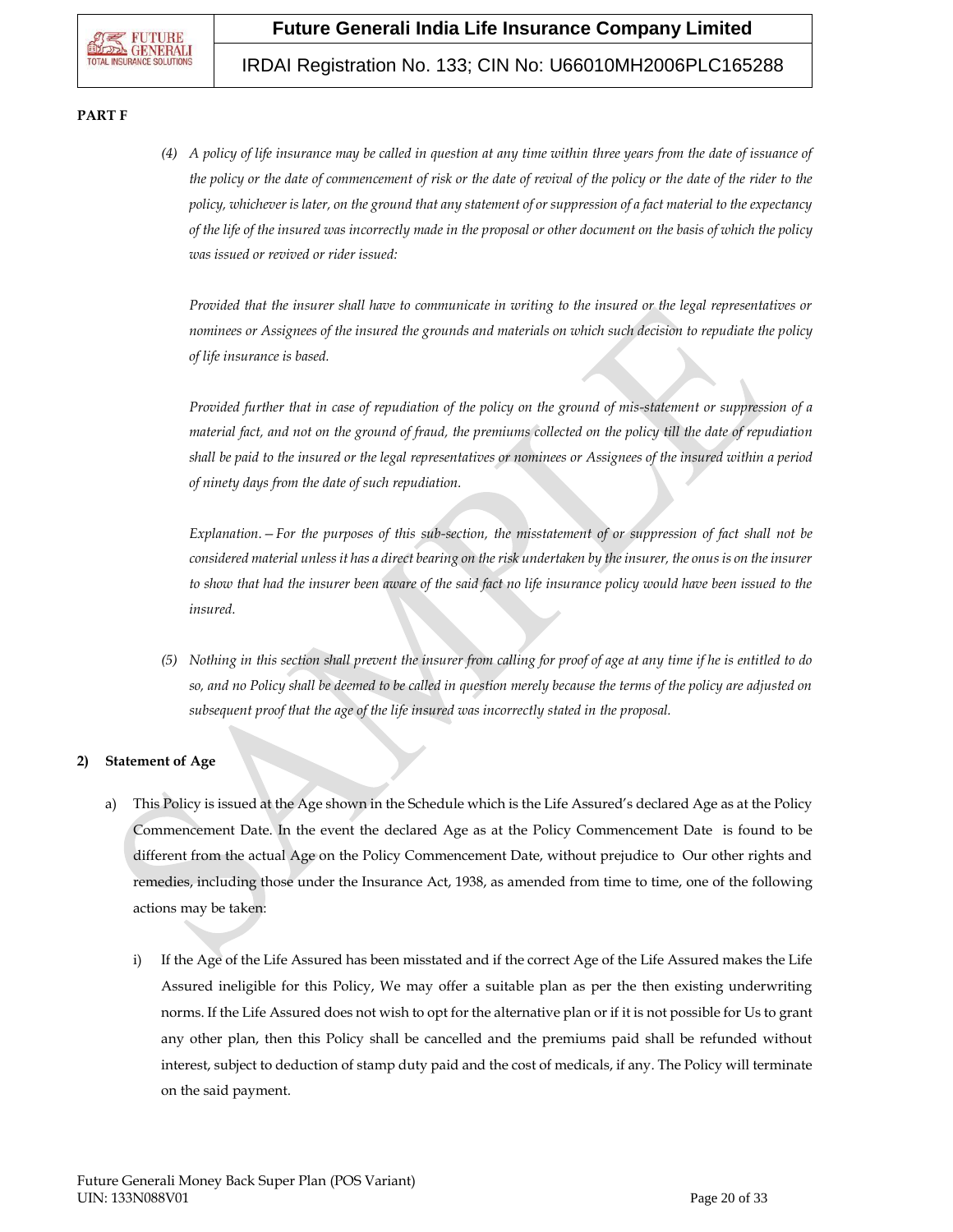# IRDAI Registration No. 133; CIN No: U66010MH2006PLC165288

#### **PART F**

- ii) If the actual Age of the Life Assured is higher than the declared Age and higher Instalment Premiums should have been charged as per Our board approved underwriting Policy, the benefits payable under this Policy shall be reduced to the amount that the Instalment Premiums received would have purchased at the actual Age of the Life Assured.
- iii) If the actual Age of the Life Assured is lower than the declared Age and lower Instalment Premiums should have been charged as per Our board approved underwriting Policy, We will refund any excess premiums received, without any interest.
- iv) This clause will be as per provisions of Section 45 of the Insurance Act, as amended from time to time.

## **3) Policy Vesting Provisions**

The following provisions apply only if the Life Assured is less than Age 18 on the Risk Commencement Date:

- a) When the Life Assured attains age 18 years, the Policy shall automatically vest in the Life Assured on such Date.
- b) If You die when the Life Assured is less than Age 18:
	- i) No immediate benefit will be payable under this Policy, but this Policy may be continued for the remainder of the Policy Term with the appointment of the Life Assured's parents or legal guardian as the Policyholder for all purposes.
	- ii) When the Life Assured attains age 18 years, the Policy shall automatically vest in the Life Assured on such Date.
	- iii) If this Policy has been converted to a Reduced Paid-up Policy and a new Policyholder is not available or interested in continuing this Policy on Your death, this Policy may either remain a Reduced Paid-up Policy for the remainder of the Policy Term or may be surrendered in accordance with the provisions of Part D of this Policy by the Life Assured's parents or legal guardian provided that the necessary permission of the Indian courts/authorities has been obtained, if applicable.
	- iv) If this Policy has not been converted to a Reduced Paid-up Policy and a new Policyholder is not available or interested in continuing this Policy on Your death, this Policy will automatically Lapse or become Reduced Paid-up and the provisions of Part D of this Policy shall apply.

## **4) Claims Procedures**

#### **Payment of Death Benefits**

- a) The death of the Life Assured must be notified to Us in writing
- b) Proof of death and any appropriate documents as required by Us must be completed and furnished to Us, not later than 90 days from the date of death of the Life Assured, unless specified otherwise. However, delay in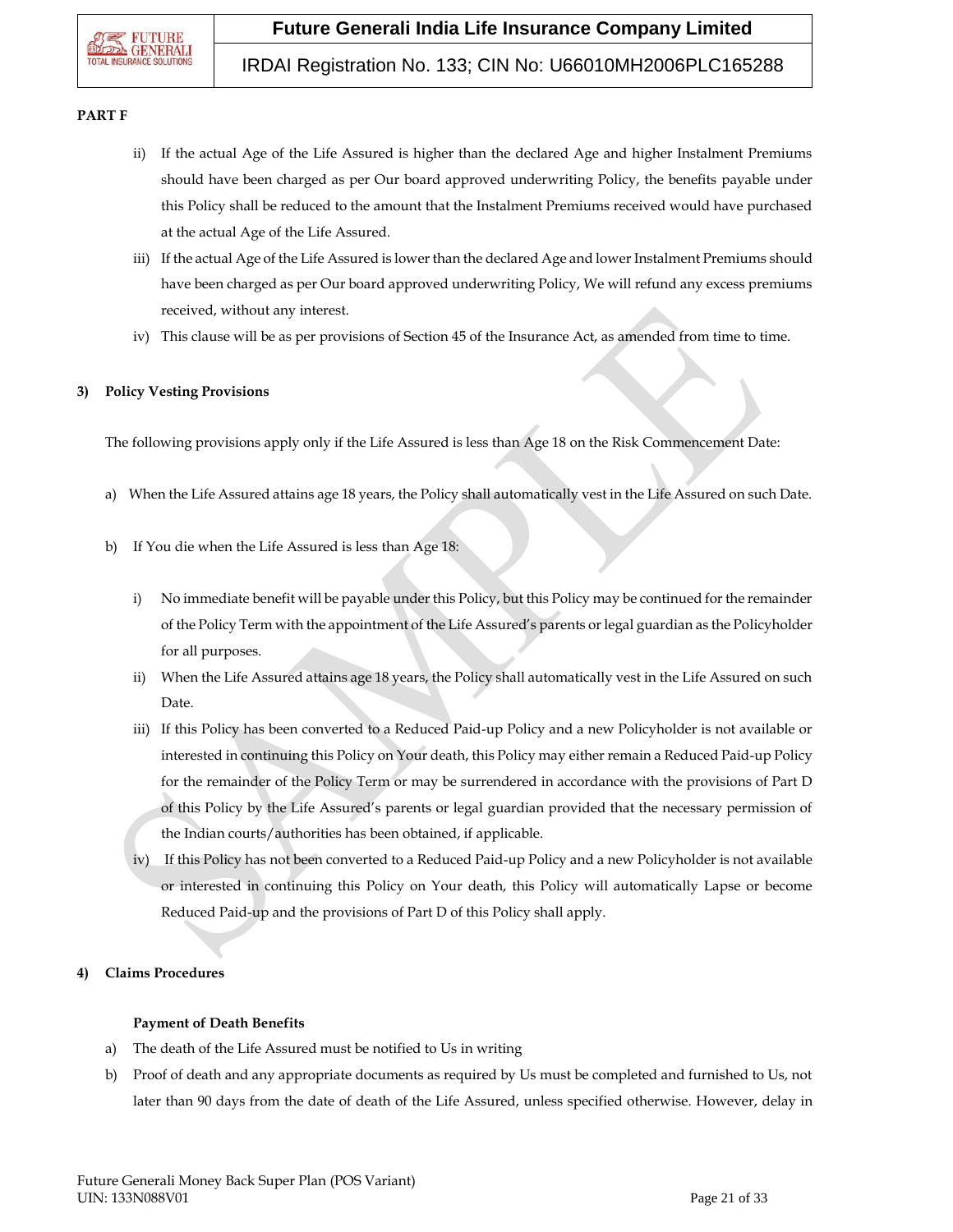

## IRDAI Registration No. 133; CIN No: U66010MH2006PLC165288

#### **PART F**

intimation of the genuine claim by the Claimant, may be condoned by the Company, on merit, and where delay is proved to be for the reasons beyond his/her control.

- c) The following documentation must necessarily be submitted to Us in order to process the death claim:
	- i) Original Policy Document;
	- ii) Original death certificate issued by the competent authority;
	- iii) Post mortem report / FIR, where applicable;
	- iv) Claim forms duly completed as required by Us;
	- v) Certificate from physician/hospital last attended showing cause of death wherever applicable;
	- vi) A copy of past medical records for diagnosis and treatment with complete details of Illness, wherever applicable.
	- vii) Legal evidence of title of the claimant where no valid Nomination or Assignment under this Policy exists or in cases where the title is in dispute;
	- viii) Proof of Age, if the Age has not been admitted under the Policy earlier.
	- ix) Self-attested copy of the PAN Card or Form 60 of Claimant
	- x) KYC documents of the Claimant
	- xi) Bank details with supporting documents of Claimant
- d) We may, however, call for additional documents, if found necessary, in support of the claim.

#### **Payment of Maturity Benefits**

- a) The following documents need to be submitted to Us for payment of Maturity Benefits:
	- i) Self-attested copy of the PAN Card or Form 60 and KYC documents if not submitted already
	- ii) Bank details with supporting documents such as cancelled cheque or bank passbook
	- iii) Original Policy bond, unless it is waived in the case of electronic policies through insurance repositories or for other reasons as per internal Policy of the Company
	- iv) Such other documents as may be required under applicable laws notified from time to time.

## **5) Termination of the Policy**

This Policy will cease immediately and automatically on the happening of the earliest of any of the following and will constitute a valid discharge of Our liability under the Policy:

- a) on the date of payment of the entire Death Benefit upon the death of the Life Assured;
- b) on the date of payment of the amount as per suicide clause in accordance with Clause 7(a) of this Part F;
- c) on the date of payment of Maturity Benefit;
- d) on the date of payment of Surrender Value of this Policy;
- e) on the date of receipt of Free Look request in accordance with Part D of this Policy;
- f) on the expiry of the Revival Period provided We have not received the due unpaid premiums along with interest from You till the expiry of such period and this Policy is not under the Reduced Paid-Up status;
- g) foreclosure under circumstances when the loan with outstanding interest exceeds the Surrender Value;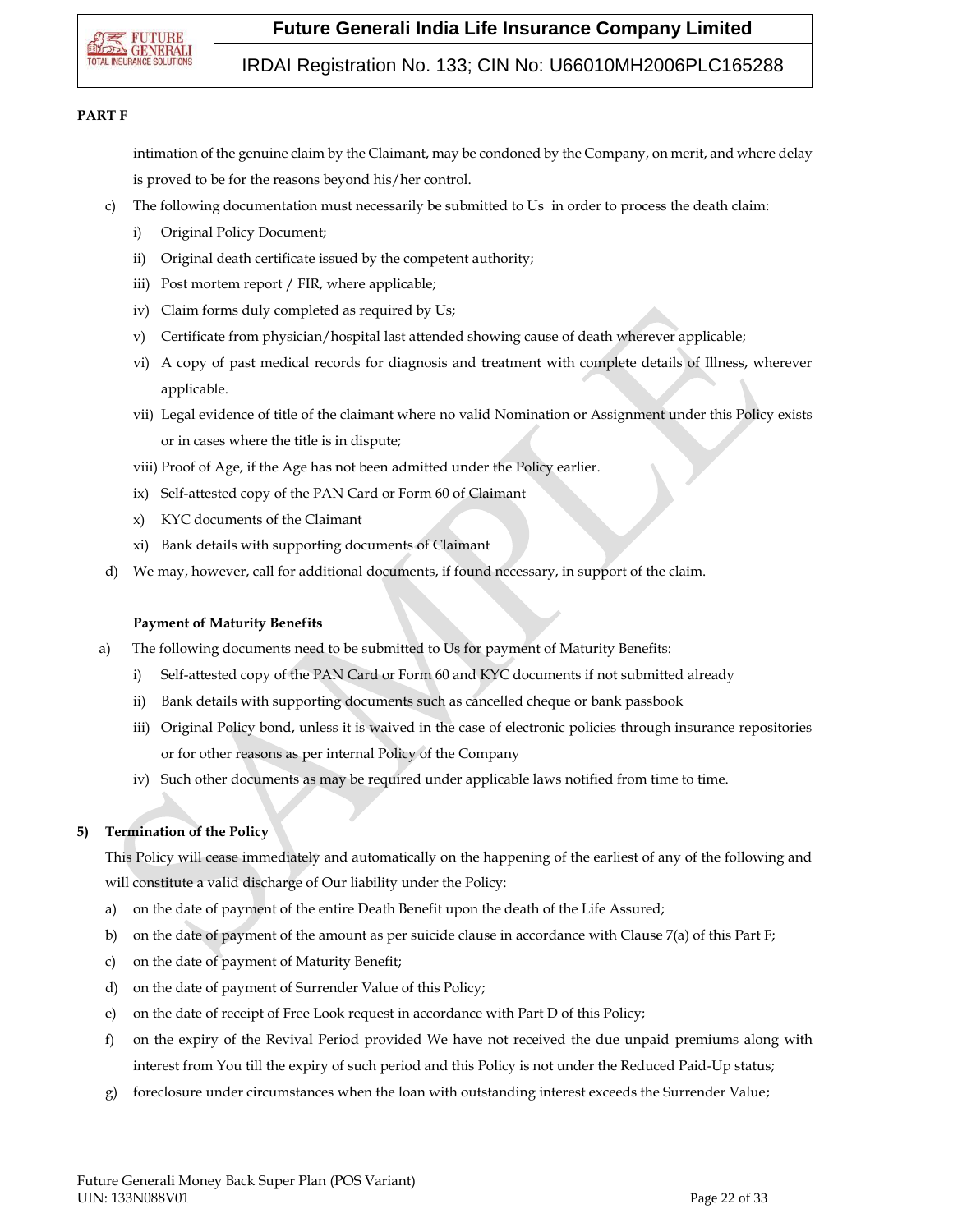

# IRDAI Registration No. 133; CIN No: U66010MH2006PLC165288

#### **PART F**

h) on the date of payment of the amount upon death of Life Assured (other than due to accident) during Waiting Period in accordance with clause 7(b) of this Part F.

### **6) The Policyholder's Rights**

- a) You are the Policyholder of this Policy. Unless provided otherwise in the terms of this Policy or through the provisions of applicable Indian law, only You can, during the lifetime of the Life Assured, exercise all rights, privileges and options provided under this Policy subject to any Nominee's vested interest or any Assignee's rights, if any.
- b) This Policy describes the options available to You upon non-payment of due premium as specified in Part D of this Policy. In no event, Company is under any obligation to send any separate notice(s) to You for reiteration of these options or payment of Instalment Premium. You are solely responsible to pay Instalment Premium on time as specified in this Policy Document.

#### **7) Exclusion:**

#### a) **Suicide Exclusion**

In case of death due to suicide within 12 months from the Risk Commencement Date under the Policy or from the date of Revival of the Policy, as applicable, the Nominee or beneficiary of the Policyholder shall be entitled to 80% of the Total Premiums Paid till the date of death or the Surrender Value available as on the date of death whichever is higher, provided the Policy is In-force.

#### b) **Waiting Period**

There is a 90 days waiting period from the Risk Commencement Date, within which, if Life Assured dies (other than due to accident), the Nominee will receive 100% of the premiums paid till the date of Insured Event, excluding applicable taxes. In that event, the Nominee shall not be entitled to the Sum Assured on Death under the Policy.

In case of death of the Life Assured due to accident, no Waiting Period shall apply and Death Benefit shall be payable.

## **8) Assignment and transfer of insurance policies**

Assignment should be in accordance with provisions of section 38 of the Insurance Act, 1938, as amended from time to time. Please refer to Annexure II for more details on this section.

## **9) Nomination by Policyholder**

Nomination should be in accordance with provisions of section 39 of the Insurance Act, 1938, as amended from time to time. Please refer to Annexure III for more details on this section.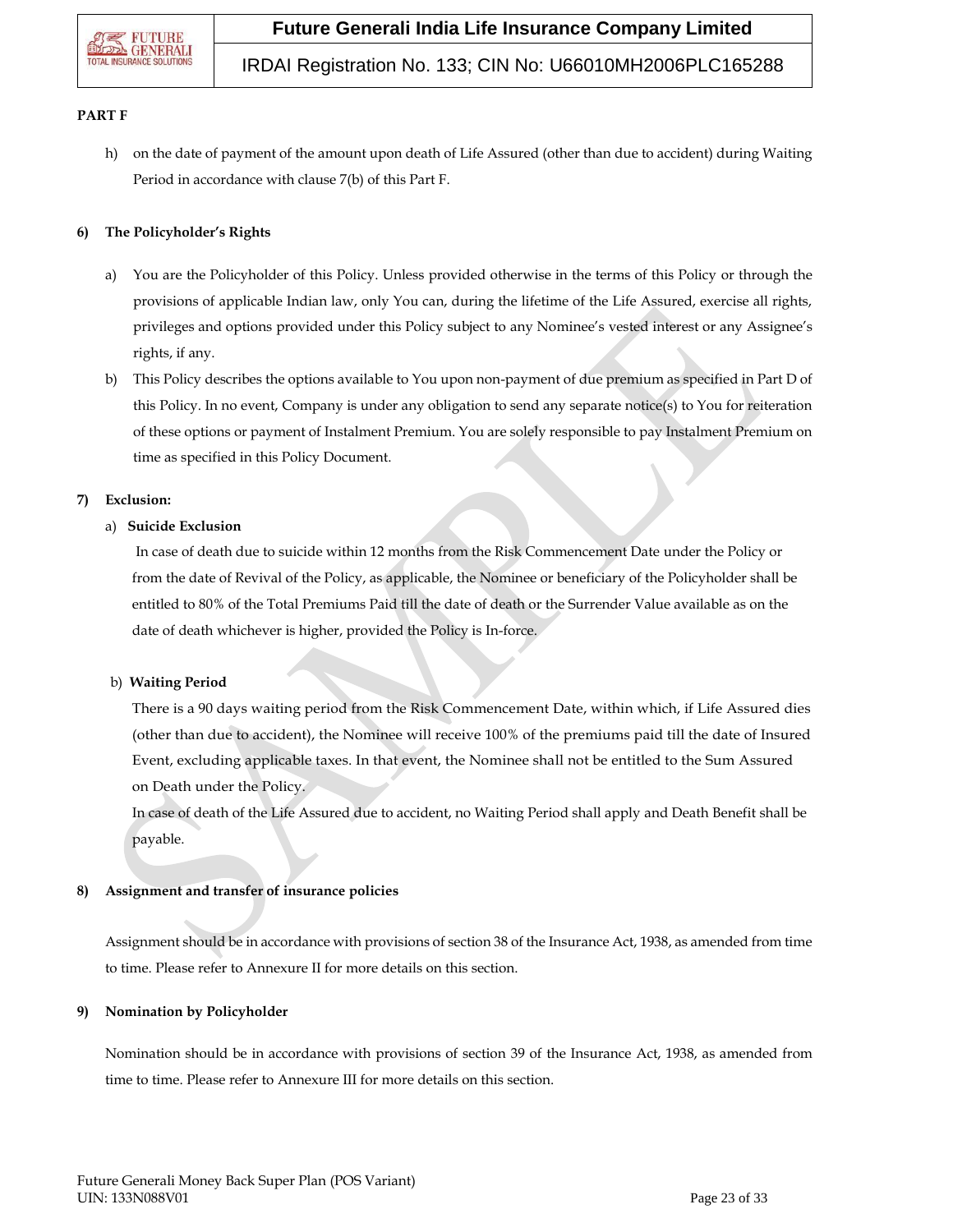# IRDAI Registration No. 133; CIN No: U66010MH2006PLC165288

### **PART F**

#### **10) Loss of Policy Document**

If the Policy Document is lost or misplaced, You should submit to Us a written request stating the fact and the reason for the loss. We will issue You a duplicate Policy Document by charging an amount as decided by Us from time to time. The current applicable fee is Rs. 250. Upon the issue of the duplicate Policy Document, the original Policy Document will automatically cease to have any validity with immediate effect.

You agree to indemnify Us and hold Us free and harmless from any costs, expenses, claims, awards or judgments arising out of or in relation to the original Policy Document.

#### **11) Restrictions on Travel, Residence & Occupation**

a) This Policy does not impose any restrictions on to travel, residence or occupation, unless specified otherwise in Part F of this Policy or under applicable Indian law.

## **12) Governing Law & Jurisdiction**

- a) Any and all disputes arising under or in relation to this Policy shall be subject to the jurisdiction of the Indian courts.
- b) The terms and conditions of this Policy, including the premiums and benefits payable under this Policy shall be governed by the Indian law and are subject to variation in accordance with directions of the IRDAI.

#### **13) Electronic Transactions**

a) All remote transactions effected through the Internet, world wide web, electronic data interchange, call centres, teleservice operations (whether voice, video, data or combination thereof) or by means of electronic, computer, automated machines network or through other means of telecommunication, established by Us or on Our behalf, for and in respect of this Policy or its terms, shall constitute legally binding on either part if valid transactions as per extant laws applicable and are done in adherence to and in compliance with Our terms and conditions for such facilities, as may be prescribed from time to time.

## **14) Policy Currency**

**a)** All amounts payable either to or by Us under this Policy shall be payable in India and in Indian Rupees only.

#### **15) Address for Correspondence**

a) Any notice, information, request or instruction to Us must be in writing and delivered to the address intimated by Us to You, which is currently intimated to You as follows:

> Head – Operations Future Generali India Life Insurance Co. Ltd., Unit 801 and 802, 8th floor, Tower C, Embassy 247 Park, L.B.S. Marg, Vikhroli (W), Mumbai – 400083 Email: care@futuregenerali.in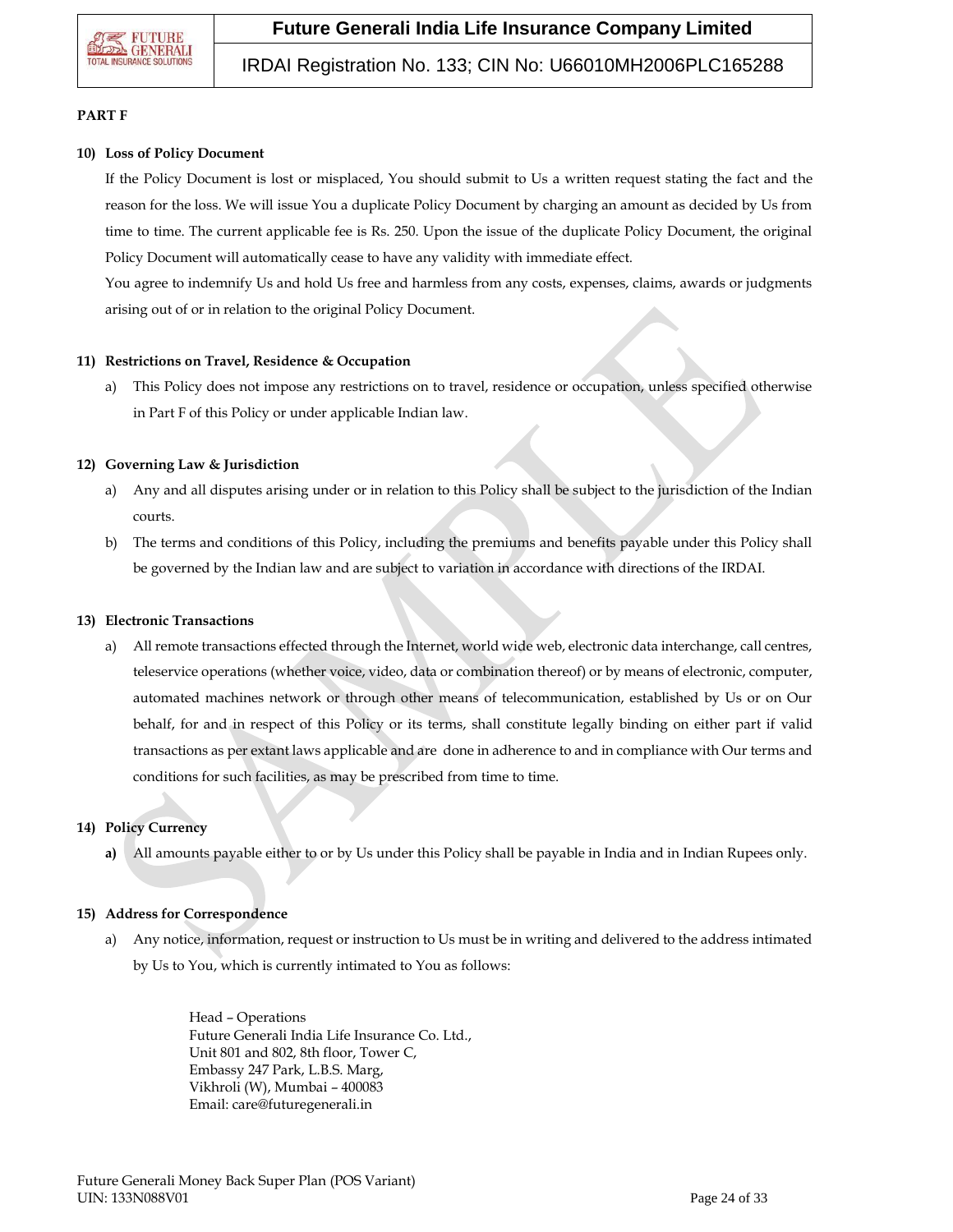

IRDAI Registration No. 133; CIN No: U66010MH2006PLC165288

#### **PART F**

- b) We may change the address stated above and intimate You of such change in writing.
- c) Any notice, information or instruction from Us to You shall be mailed to Your address stated in the Schedule or to the changed address as intimated by You to Us in writing.
- d) Please communicate any change in Your registered address including any change in Your registered email id specified in the Schedule or any other communication details immediately, as it helps Us to reach to You faster. The correct address ensures that all our communications reach to you timely.

#### **16) Applicable Taxes & Duties**

The tax benefits on this Policy shall be as per the prevailing tax laws in India and amendments thereto from time to time. In respect of any payment made or to be made under this Policy, We will deduct or charge or recover applicable taxes and other levies, as applicable at such rates as notified by the government or such other body authorised by the government from time to time. Tax laws are subject to change.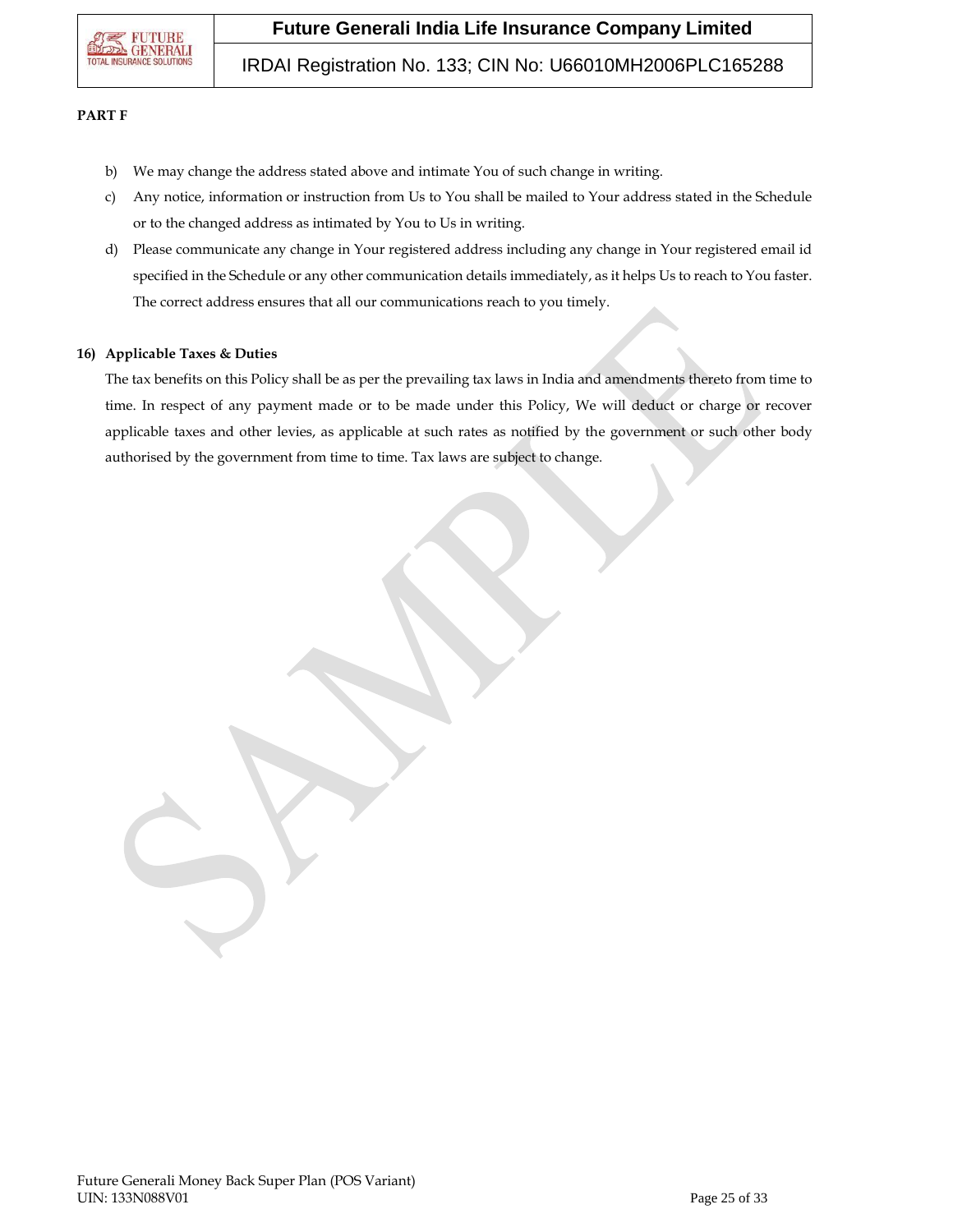

IRDAI Registration No. 133; CIN No: U66010MH2006PLC165288

## **PART G**

#### **Grievance Redressal Procedure & List of Insurance Ombudsmen**

- **1)** In case of any grievance, please approach the following in the order given below:
	- a) In the event of any complaint/grievance under this Policy, a reference may be made to Our office at the following address giving the nature and full particulars of the grievance:-

### **Grievance Redressal Department Future Generali India Life Insurance Company Limited**

Unit 801 and 802, 8th floor, Tower C, Embassy 247 Park, L.B.S. Marg, Vikhroli (W), Mumbai – 400083 Email ID: care@futuregenerali.in Our website: [life.futuregenerali.in](http://www.futuregenerali.in/) Contact No.: 022-41514500 Toll Free No: 1800 102 2355

You may also reach out to Your nearest branch. You can locate Your nearest branch on Our website at https://life.futuregenerali.in/customer-service/branch-locator/

b) In case the decision of the above office is not satisfactory, or there is no response from the office within 10 days, the following official for resolution of the grievance may be contacted:-

## **Grievance Redressal Officer Future Generali India Life Insurance Company Limited**

Unit 801 and 802, 8th floor, Tower C, Embassy 247 Park, L.B.S. Marg, Vikhroli (W), Mumbai – 400083 Contact No: 022 41514712 Toll Free No: 1800 102 2355 Email[: gro@futuregenerali.in](mailto:gro@futuregenerali.in)

c) In case Our decision/resolution of the grievance is not satisfactory or in case You do not receive a response within 15 days from Us, the IRDAI (Insurance Regulatory and Development Authority of India) through the Integrated Grievance Management System (IGMS) may be approached on the following contact details. The IGMS provides a gateway for Policyholders to register complaints with insurance companies first and if required the same can be escalated to the IRDAI Grievance Cell.

## **IRDAI Grievance Call Centre (IGCC)**

Call Centre: TOLL FREE NUMBER (155255) or 1800 4254 732 for voice calls Email ID: complaints@irdai.gov.in

A complaint may also be registered online at: http://www.igms.irdai.gov.in/ Address for communication for complaints by paper/fax: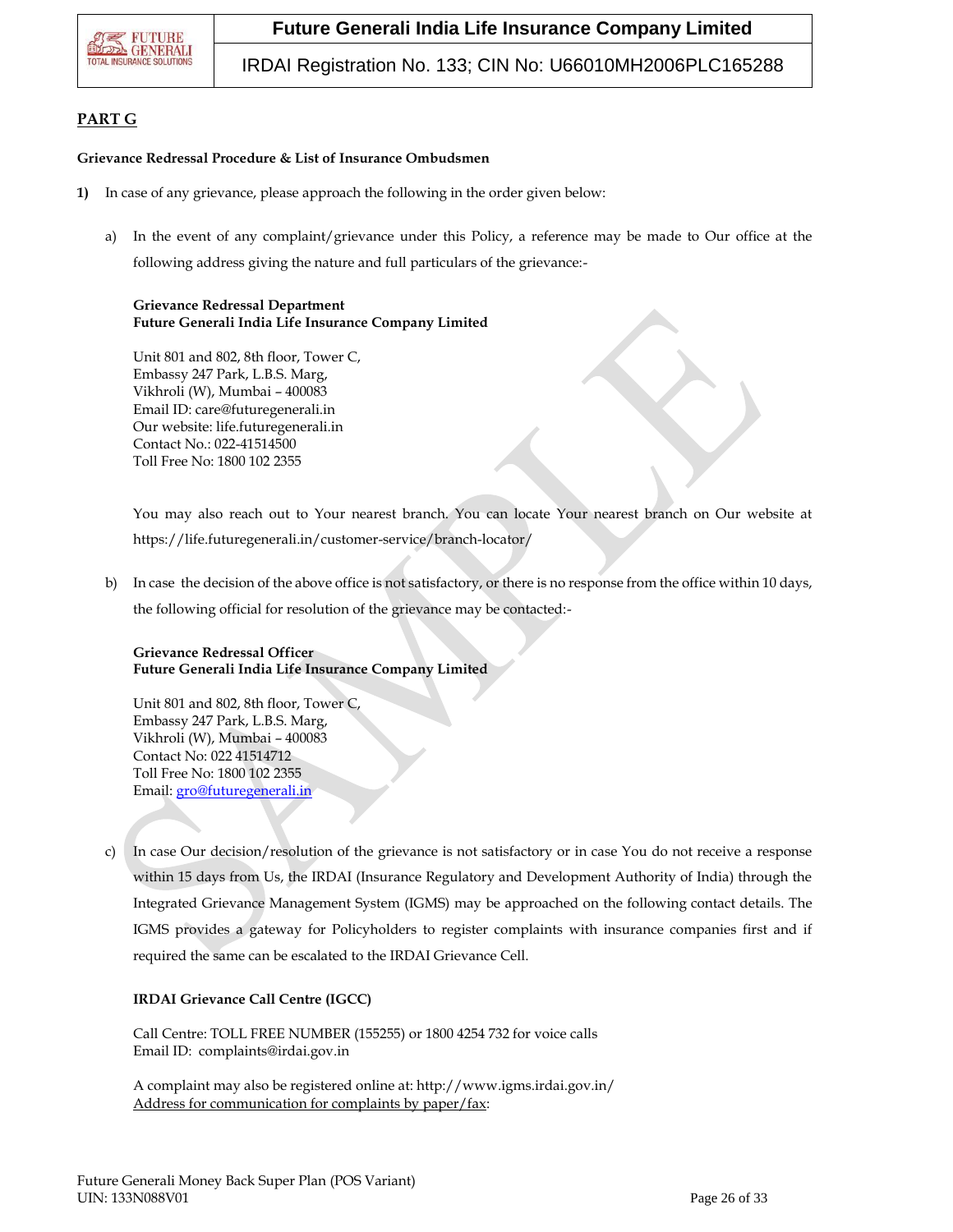

## IRDAI Registration No. 133; CIN No: U66010MH2006PLC165288

## **PART G**

Consumer affairs Department, Insurance Regulatory and Development Authority of India, Sy.No.115/1, Financial District, Nanakramguda, Gachibowli, Hyderabad – 500 032

#### d) **Insurance Ombudsman**

- i) In case Our decision/resolution is not satisfactory or in case You have not received any response within 30 days from the date filing of complaints with Us, You can approach Insurance Ombudsman as per the details specified in Annexure I, the Insurance Ombudsman Appointed under the provisions of Insurance Ombudsman Rules, 2017 may be approached if the grievance pertains to:
	- a) delay in settlement of claims, beyond the time specified in the regulations, framed under the Insurance Regulatory and Development Authority of India Act, 1999;
	- b) any partial or total repudiation of claims by the life insurer, General insurer or the health insurer ;
	- c) disputes over premium paid or payable in terms of insurance policy;
	- d) misrepresentation of policy terms and conditions at any time in the policy document or policy contract;
	- e) legal construction of insurance policies in so far as the dispute relates to claim;
	- f) policy servicing related grievances against insurers and their agents and intermediaries;
	- g) issuance of life insurance policy, general insurance policy including health insurance policy which is not in conformity with the proposal form submitted by the proposer;
	- h) non-issuance of insurance policy after receipt of premium in life insurance and general insurance including health insurance; and
	- i) any other matter resulting from the violation of provisions of the Insurance Act, 1938, as amended from time to time or the regulations ,circulars, guidelines or instructions issued by the IRDAI from time to time or the terms and conditions of the policy contract, in so far as they relate to issues mentioned at clauses (a) to (f)
- Further, As per Rule 14(3) of the Insurance Ombudsman Rules 2017, the complaint to the Insurance Ombudsman can be made only if:
	- a) the complainant makes a written representation to the insurer named in the complaint and  $-$ 
		- (i) either the insurer had rejected the complaint; or
		- (ii) the complainant had not received any reply within a period of one month after the insurer received his representation; or
		- (iii) the complainant is not satisfied with the reply given to him by the insurer;
	- b) The complaint is made within one year—
		- (i) after the order of the insurer rejecting the representation is received; or
		- (ii) after receipt of decision of the insurer which is not to the satisfaction of the complainant;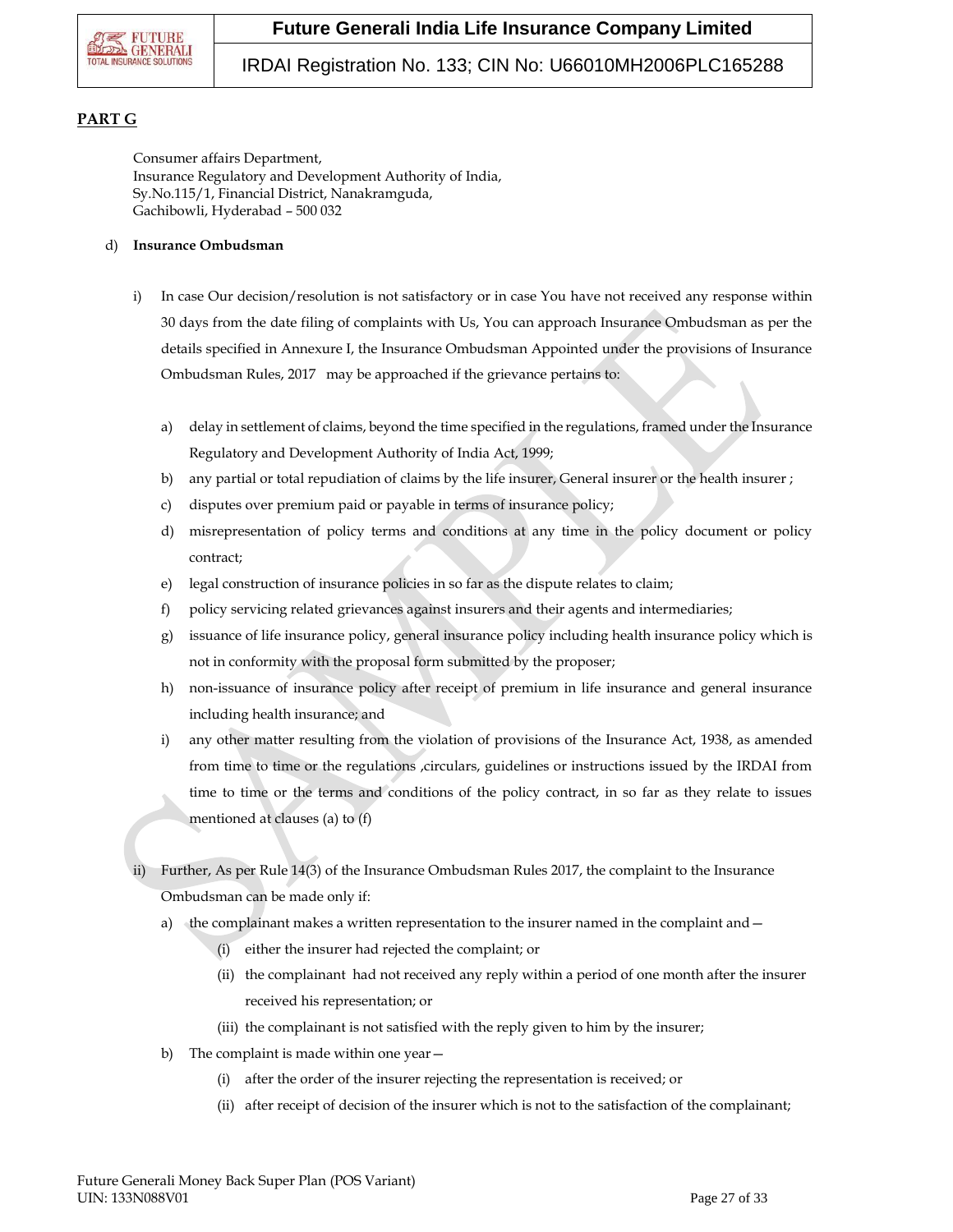

IRDAI Registration No. 133; CIN No: U66010MH2006PLC165288

## **PART G**

(iii) after expiry of a period of one month from the date of sending the written representation to the insurer if the insurer fails to furnish reply to the complainant

The Insurance Ombudsman is an organization that addresses grievances that are not settled to Your satisfaction. The list of Insurance Ombudsmen offices is provided as Annexure I to this Policy. Further, the list of Insurance Ombudsmen offices is also available at the website below:

[http://www.ecoi.co.in](http://www.ecoi.co.in/)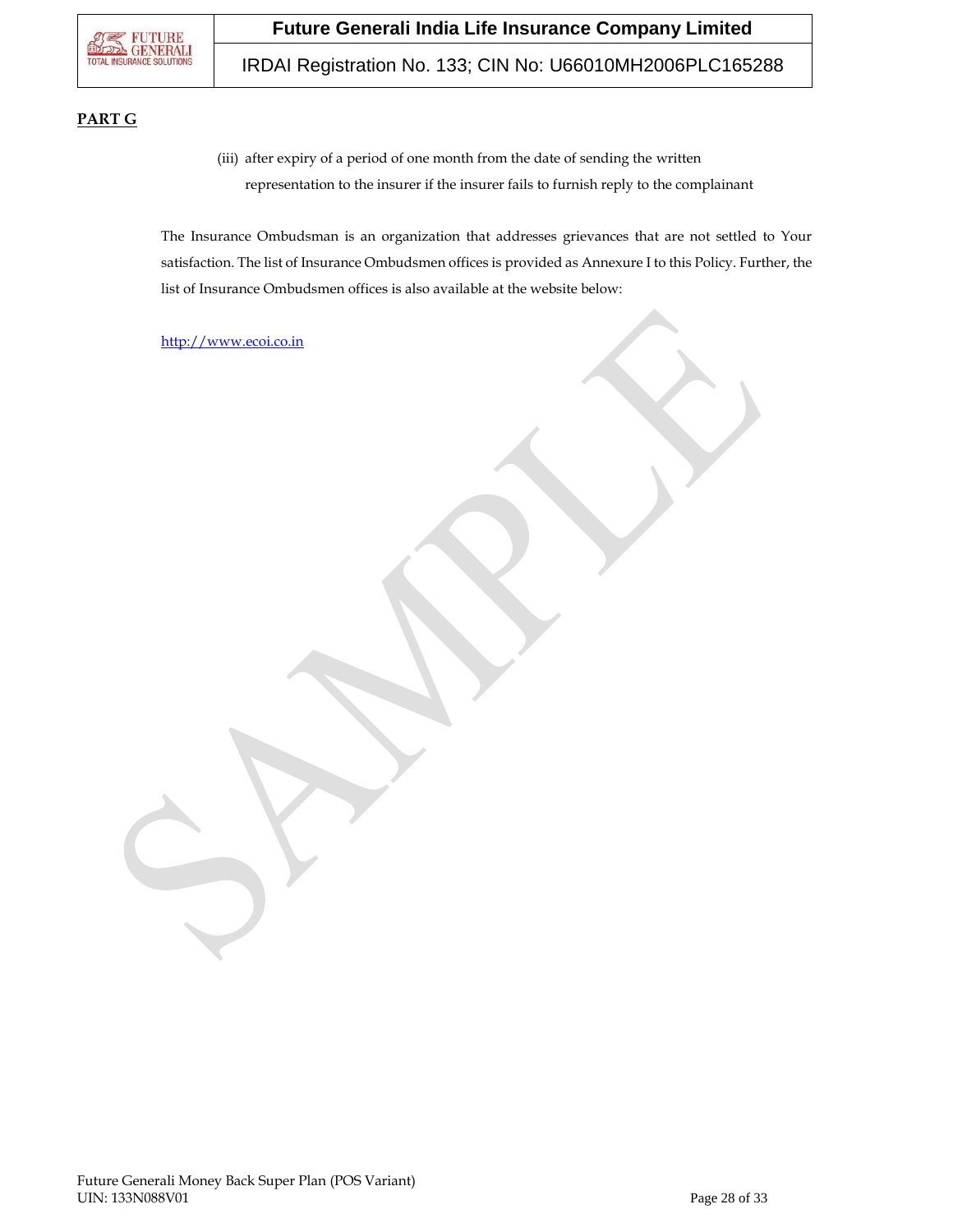

# IRDAI Registration No. 133; CIN No: U66010MH2006PLC165288

# **PART G**

# **ANNEXURE I**

## **LIST OF INSURANCE OMBUDSMAN**

| <b>CONTACT DETAILS</b>                                                                                                                                                                                                                                                    | <b>JURISDICTION</b><br>(Union Territory, District)                                       |
|---------------------------------------------------------------------------------------------------------------------------------------------------------------------------------------------------------------------------------------------------------------------------|------------------------------------------------------------------------------------------|
| <b>AHMEDABAD</b><br>Office of the Insurance Ombudsman,<br>Jeevan Prakash Building, 6th floor,<br>Tilak Marg, Relief Road,<br>Ahmedabad - 380 001.<br>Tel.: 079 - 25501201/02/05/06<br>Fax: 079 - 27546142<br>Email: bimalokpal.ahmedabad@ecoi.co.in                       | Gujarat,<br>Dadra & Nagar Haveli,<br>Daman and Diu.                                      |
| <b>BENGALURU</b><br>Office of the Insurance Ombudsman,<br>Jeevan Soudha Building, PID No. 57-27-N-19<br>Ground Floor, 19/19, 24th Main Road,<br>JP Nagar, Ist Phase,<br>Bengaluru - 560 078.<br>Tel.: 080 - 26652048 / 26652049<br>Email: bimalokpal.bengaluru@ecoi.co.in | Karnataka.                                                                               |
| <b>BHOPAL</b><br>Office of the Insurance Ombudsman,<br>Janak Vihar Complex, 2nd Floor,<br>6, Malviya Nagar, Opp. Airtel Office,<br>Near New Market,<br>Bhopal - 462 003.<br>Tel.: 0755 - 2769201 / 2769202<br>Fax: 0755 - 2769203<br>Email: bimalokpal.bhopal@ecoi.co.in  | Madhya Pradesh<br>Chattisgarh.                                                           |
| <b>BHUBANESHWAR</b><br>Office of the Insurance Ombudsman,<br>62, Forest park,<br>Bhubneshwar - 751 009.<br>Tel.: 0674 - 2596461 / 2596455<br>Fax: 0674 - 2596429<br>Email: bimalokpal.bhubaneswar@ecoi.co.in                                                              | Orissa.                                                                                  |
| <b>CHANDIGARH</b><br>Office of the Insurance Ombudsman,<br>S.C.O. No. 101, 102 & 103, 2nd Floor,<br>Batra Building, Sector 17 - D,<br>Chandigarh - 160 017.<br>Tel.: 0172 - 2706196 / 2706468<br>Fax: 0172 - 2708274<br>Email: bimalokpal.chandigarh@ecoi.co.in           | Punjab, Haryana, Himachal Pradesh, Jammu & Kashmir and Union<br>territory of Chandigarh. |
| <b>CHENNAI</b><br>Office of the Insurance Ombudsman,<br>Fatima Akhtar Court, 4th Floor, 453,<br>Anna Salai, Teynampet,<br>CHENNAI - 600 018.<br>Tel.: 044 - 24333668 / 24335284<br>Fax: 044 - 24333664<br>Email: bimalokpal.chennai@ecoi.co.in                            | Tamil Nadu,<br>Pondicherry Town and<br>Karaikal (which are part of Pondicherry).         |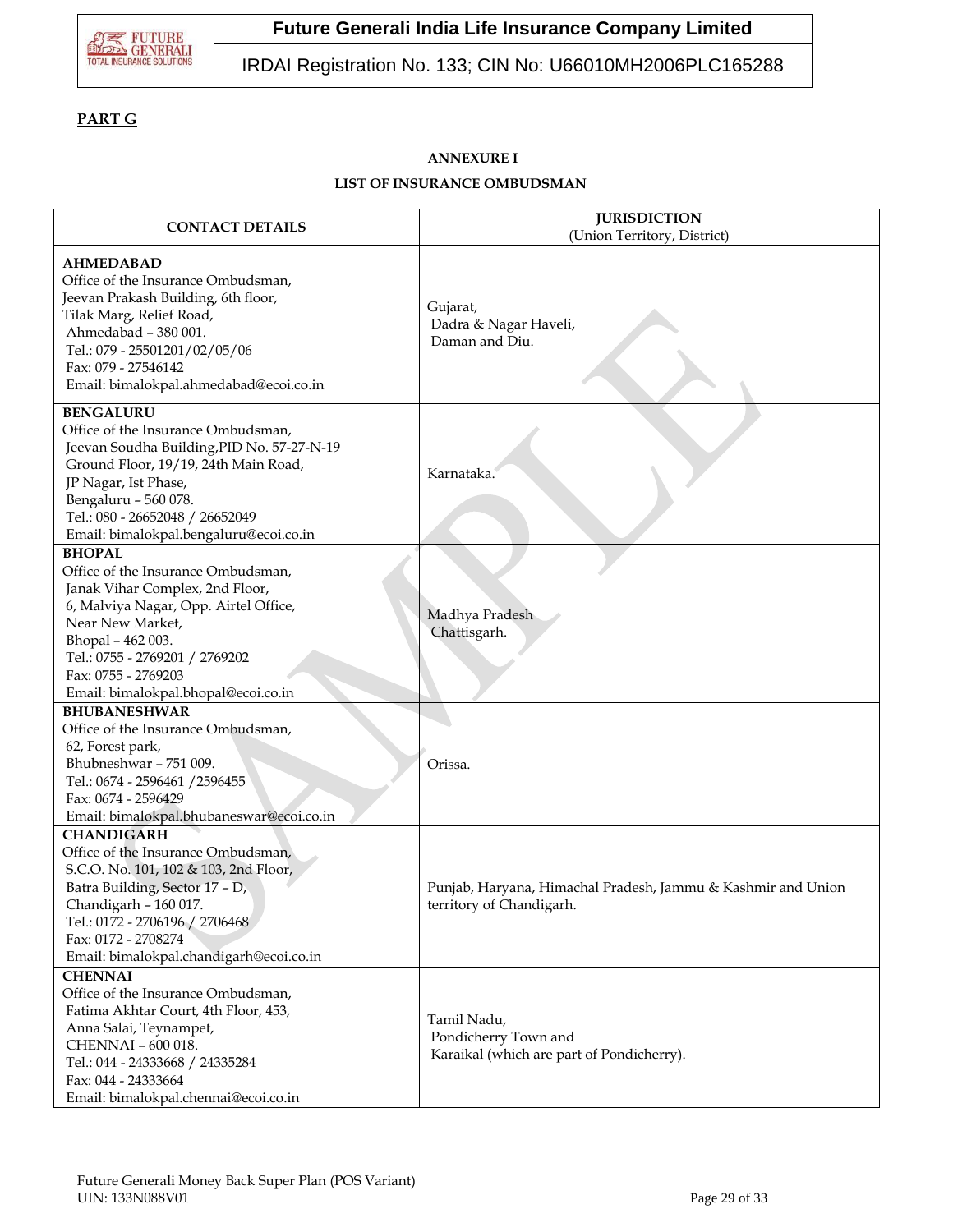

# IRDAI Registration No. 133; CIN No: U66010MH2006PLC165288

# **PART G**

| <b>DELHI</b><br>Office of the Insurance Ombudsman,<br>2/2 A, Universal Insurance Building, Asaf Ali Road,<br>New Delhi - 110 002.<br>Tel.: 011 - 23232481/23213504<br>Fax: 011 - 23230858<br>Email: bimalokpal.delhi@ecoi.co.in                                                             | Delhi.                                                                                                       |
|---------------------------------------------------------------------------------------------------------------------------------------------------------------------------------------------------------------------------------------------------------------------------------------------|--------------------------------------------------------------------------------------------------------------|
| <b>GUWAHATI</b><br>Office of the Insurance Ombudsman,<br>Jeevan Nivesh, 5th Floor,<br>Nr. Panbazar over bridge, S.S. Road,<br>Guwahati - 781001(ASSAM).<br>Tel.: 0361 - 2132204 / 2132205<br>Fax: 0361 - 2732937<br>Email: bimalokpal.guwahati@ecoi.co.in                                   | Assam,<br>Meghalaya,<br>Manipur,<br>Mizoram,<br>Arunachal Pradesh,<br>Nagaland and Tripura.                  |
| <b>HYDERABAD</b><br>Office of the Insurance Ombudsman,<br>6-2-46, 1st floor, "Moin Court",<br>Lane Opp. Saleem Function Palace,<br>A. C. Guards, Lakdi-Ka-Pool,<br>Hyderabad - 500 004.<br>Tel.: 040 - 67504123 / 23312122<br>Fax: 040 - 23376599<br>Email: bimalokpal.hyderabad@ecoi.co.in | Andhra Pradesh,<br>Telangana,<br>Yanam and<br>part of Territory of Pondicherry.                              |
| <b>JAIPUR</b><br>Office of the Insurance Ombudsman,<br>Jeevan Nidhi - II Bldg., Gr. Floor,<br>Bhawani Singh Marg,<br>Jaipur - 302 005.<br>Tel.: 0141 - 2740363<br>Email: Bimalokpal.jaipur@ecoi.co.in                                                                                       | Rajasthan.                                                                                                   |
| <b>ERNAKULAM</b><br>Office of the Insurance Ombudsman,<br>2nd Floor, Pulinat Bldg.,<br>Opp. Cochin Shipyard, M. G. Road,<br>Ernakulam - 682 015.<br>Tel.: 0484 - 2358759 / 2359338<br>Fax: 0484 - 2359336<br>Email: bimalokpal.ernakulam@ecoi.co.in                                         | State of Kerala and Union Territory of (a) Lakshadweep (b) Mahe-a<br>part of Union Territory of Pondicherry. |
| <b>KOLKATA</b><br>Office of the Insurance Ombudsman,<br>Hindustan Bldg. Annexe, 4th Floor, 4, C.R. Avenue,<br>KOLKATA - 700 072.<br>Tel.: 033 - 22124339 / 22124340<br>Fax: 033 - 22124341<br>Email: bimalokpal.kolkata@ecoi.co.in                                                          | West Bengal,<br>Sikkim,<br>Andaman & Nicobar Islands.                                                        |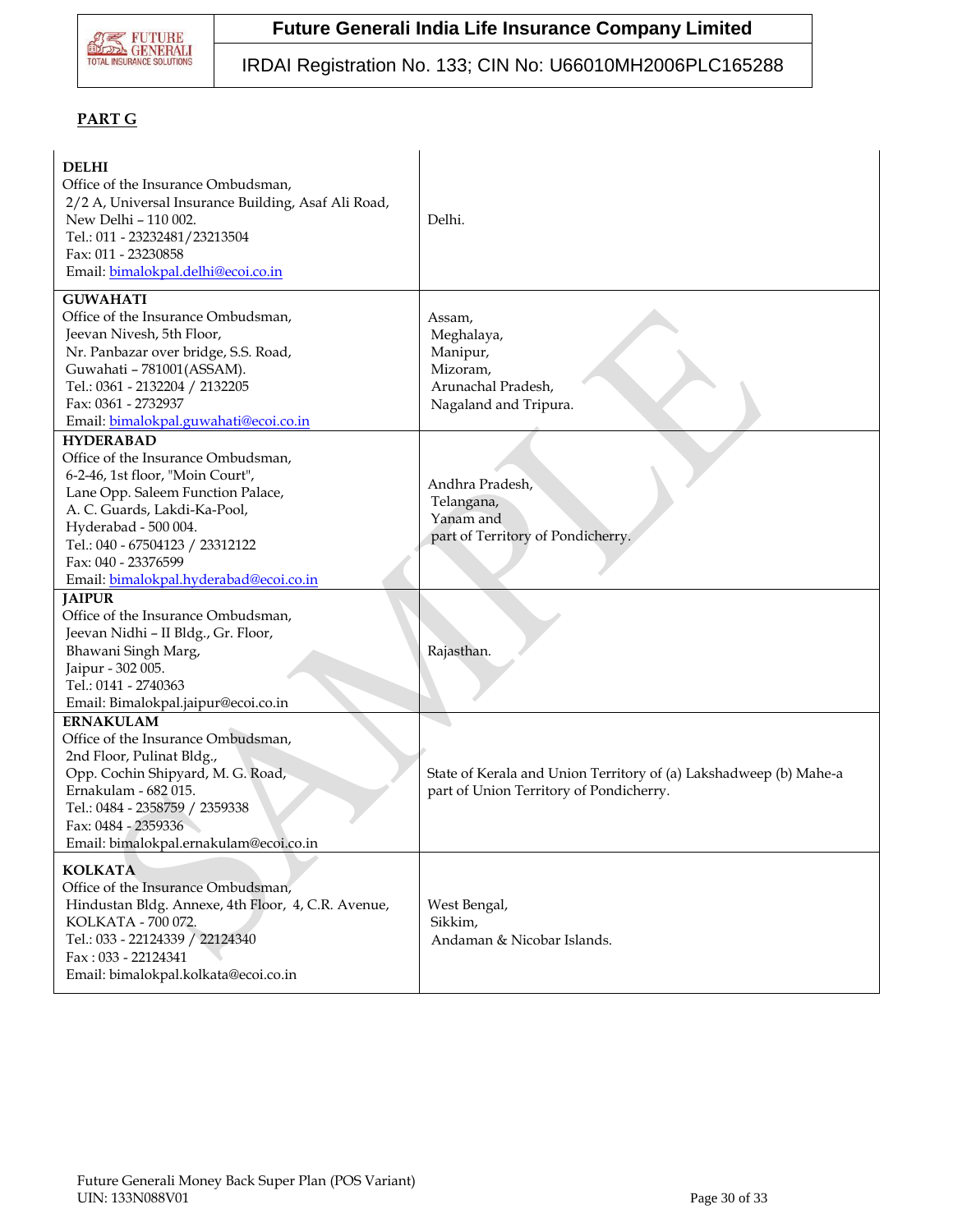

# IRDAI Registration No. 133; CIN No: U66010MH2006PLC165288

# **PART G**

| <b>LUCKNOW</b><br>Office of the Insurance Ombudsman,<br>6th Floor, Jeevan Bhawan, Phase-II,<br>Nawal Kishore Road, Hazratganj,<br>Lucknow - 226 001.<br>Tel.: 0522 - 2231330 / 2231331<br>Fax: 0522 - 2231310<br>Email: bimalokpal.lucknow@ecoi.co.in | Districts of Uttar Pradesh:<br>Laitpur, Jhansi, Mahoba, Hamirpur, Banda, Chitrakoot, Allahabad,<br>Mirzapur, Sonbhabdra, Fatehpur, Pratapgarh, Jaunpur, Varanasi,<br>Gazipur, Jalaun, Kanpur, Lucknow, Unnao, Sitapur, Lakhimpur,<br>Bahraich, Barabanki, Raebareli, Sravasti, Gonda, Faizabad, Amethi,<br>Kaushambi, Balrampur, Basti, Ambedkarnagar, Sultanpur,<br>Maharajgang, Santkabirnagar, Azamgarh, Kushinagar, Gorkhpur,<br>Deoria, Mau, Ghazipur, Chandauli, Ballia, Sidharathnagar. |
|-------------------------------------------------------------------------------------------------------------------------------------------------------------------------------------------------------------------------------------------------------|------------------------------------------------------------------------------------------------------------------------------------------------------------------------------------------------------------------------------------------------------------------------------------------------------------------------------------------------------------------------------------------------------------------------------------------------------------------------------------------------|
| <b>MUMBAI</b><br>Office of the Insurance Ombudsman,<br>3rd Floor, Jeevan Seva Annexe,<br>S. V. Road, Santacruz (W),<br>Mumbai - 400 054.<br>Tel.: 022 - 26106552 / 26106960<br>Fax: 022 - 26106052<br>Email: bimalokpal.mumbai@ecoi.co.in             | Goa,<br>Mumbai Metropolitan Region<br>excluding Navi Mumbai & Thane.                                                                                                                                                                                                                                                                                                                                                                                                                           |
| <b>NOIDA</b><br>Office of the Insurance Ombudsman,<br>Bhagwan Sahai Palace<br>4th Floor, Main Road,<br>Naya Bans, Sector 15,<br>G.B. Nagar, Noida.<br>U.P-201301.<br>Tel.: 0120-2514250 / 2514252 / 2514253<br>Email: bimalokpal.noida@ecoi.co.in     | State of Uttaranchal and the following Districts of Uttar Pradesh:<br>Agra, Aligarh, Bagpat, Bareilly, Bijnor, Budaun, Bulandshehar, Etah,<br>Kanooj, Mainpuri, Mathura, Meerut, Moradabad, Muzaffarnagar,<br>Oraiyya, Pilibhit, Etawah, Farrukhabad, Firozbad, Gautambodhanagar,<br>Ghaziabad, Hardoi, Shahjahanpur, Hapur, Shamli, Rampur, Kashganj,<br>Sambhal, Amroha, Hathras, Kanshiramnagar, Saharanpur.                                                                                |
| <b>PATNA</b><br>Office of the Insurance Ombudsman,<br>1st Floor, Kalpana Arcade Building,<br>Bazar Samiti Road,<br>Bahadurpur,<br>Patna 800 006.<br>Email: bimalokpal.patna@ecoi.co.in                                                                | Bihar,<br>Jharkhand.                                                                                                                                                                                                                                                                                                                                                                                                                                                                           |
| <b>PUNE</b><br>Office of the Insurance Ombudsman,<br>Jeevan Darshan Bldg., 3rd Floor, C.T.S. No.s. 195 to<br>198, N.C. Kelkar Road, Narayan Peth,<br>Pune - 411 030.<br>Tel.: 020 - 41312555 Email:<br>bimalokpal.pune@ecoi.co.in                     | Maharashtra,<br>Area of Navi Mumbai and Thane<br>excluding Mumbai Metropolitan Region.                                                                                                                                                                                                                                                                                                                                                                                                         |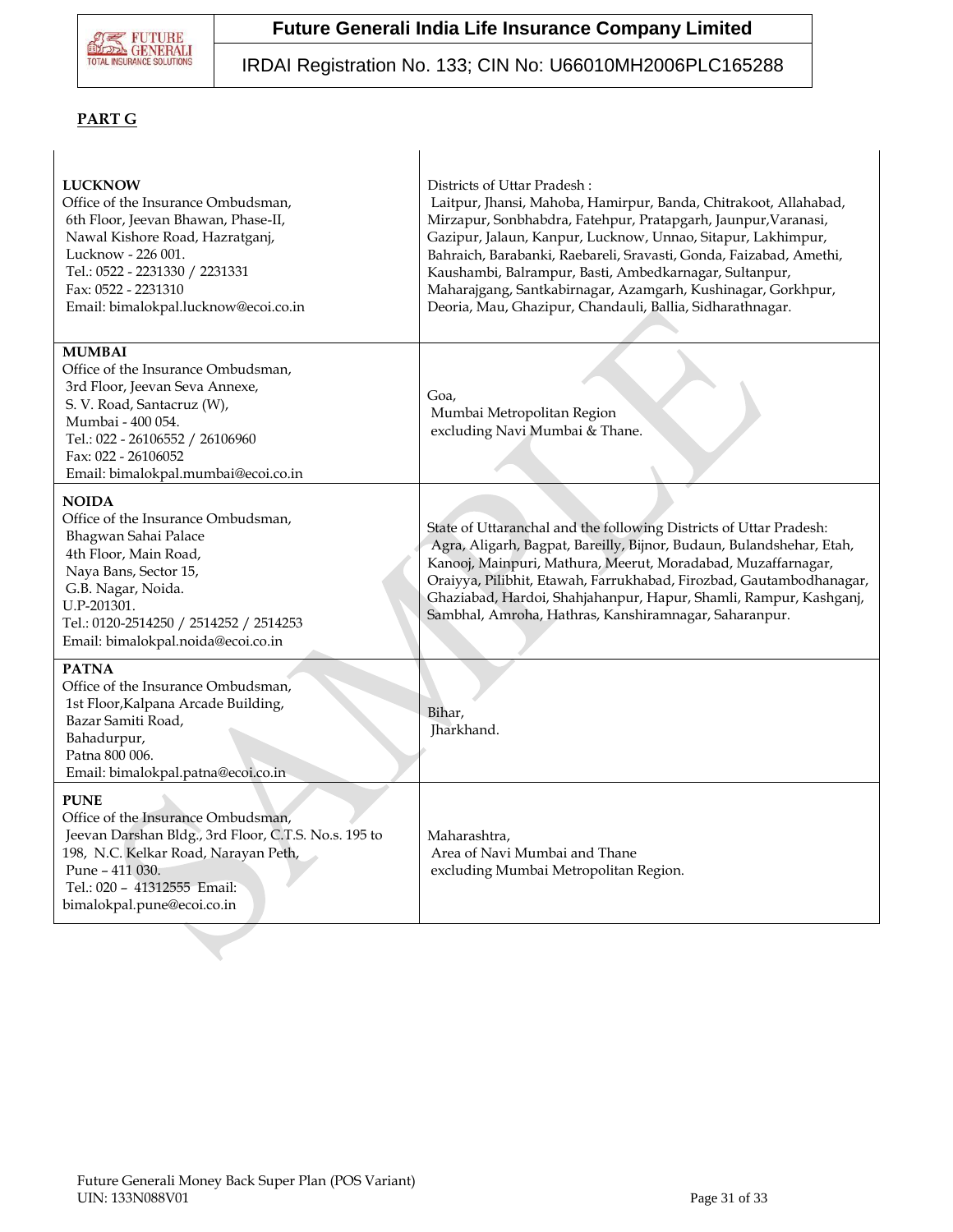

## IRDAI Registration No. 133; CIN No: U66010MH2006PLC165288

## **PART G**

#### **Annexure II**

Section 38 - Assignment or Transfer of Insurance Policies Assignment or transfer of a policy should be in accordance with Section 38 of the Insurance Act, 1938, as amended by Insurance Laws (Amendment) Act, 2015 dated 23.03.2015. The extant provisions in this regard are as follows:

(1) This policy may be transferred/assigned, wholly or in part, with or without consideration.

(2) An Assignment may be effected in a policy by an endorsement upon the policy itself or by a separate instrument under notice to the Insurer.

(3) The instrument of Assignment should indicate the fact of transfer or Assignment and the reasons for the Assignment or transfer, antecedents of the Assignee and terms on which Assignment is made.

(4) The Assignment must be signed by the transferor or assignor or duly authorized agent and attested by at least one witness.

(5) The transfer or Assignment shall not be operative as against an insurer until a notice in writing of the transfer or Assignment and either the said endorsement or instrument itself or copy there of certified to be correct by both transferor and transferee or their duly authorised agents have been delivered to the insurer.

(6) Fee to be paid for Assignment or transfer can be specified by the Authority through Regulations.

(7) On receipt of notice with fee, the insurer should Grant a written acknowledgement of receipt of notice. Such notice shall be conclusive evidence against the insurer of duly receiving the notice.

(8) If the insurer maintains one or more places of business, such notices shall be delivered only at the place where the policy is being serviced.

(9) The insurer may accept or decline to act upon any transfer or Assignment or endorsement, if it has sufficient reasons to believe that it is (a) not bonafide or (b) not in the interest of the policyholder or (c) not in public interest or (d) is for the purpose of trading of the insurance policy.

(10) Before refusing to act upon endorsement, the Insurer should record the reasons in writing and communicate the same in writing to Policyholder within 30 days from the date of policyholder giving a notice of transfer or Assignment. (11) In case of refusal to act upon the endorsement by the Insurer, any person aggrieved by the refusal may prefer a claim to IRDAI within 30 days of receipt of the refusal letter from the Insurer.

(12) The priority of claims of persons interested in an insurance policy would depend on the date on which the notices of Assignment or transfer is delivered to the insurer; where there are more than one instruments of transfer or Assignment, the priority will depend on dates of delivery of such notices. Any dispute in this regard as to priority should be referred to Authority.

(13) Every Assignment or transfer shall be deemed to be absolute Assignment or transfer and the Assignee or transferee shall be deemed to be absolute Assignee or transferee, except a. where Assignment or transfer is subject to terms and conditions of transfer or Assignment OR

b. where the transfer or Assignment is made upon condition that i. the proceeds under the policy shall become payable to policyholder or nominee(s) in the event of Assignee or transferee dying before the insured OR ii. the insured surviving the term of the policy b. where the transfer or Assignment is made upon condition that i. the proceeds under the policy shall become payable to policyholder or nominee(s) in the event of Assignee or transferee dying before the insured OR ii. the insured surviving the term of the policy Such conditional Assignee will not be entitled to obtain a loan on policy or surrender the policy. This provision will prevail notwithstanding any law or custom having force of law which is contrary to the above position.

(14) In other cases, the insurer shall, subject to terms and conditions of Assignment, recognize the transferee or Assignee named in the notice as the absolute transferee or Assignee and such person

a. shall be subject to all liabilities and equities to which the transferor or assignor was subject to at the date of transfer or Assignment and

b. may institute any proceedings in relation to the policy

c. obtain loan under the policy or surrender the policy without obtaining the consent of the transferor or assignor or making him a party to the proceedings

(15) Any rights and remedies of an Assignee or transferee of a life insurance policy under an Assignment or transfer effected before commencement of the Insurance Laws (Amendment) Act, 2015 shall not be affected by this section.

[Disclaimer: This is not a comprehensive list of amendments of Insurance Laws (Amendment) Act, 2015 and only a simplified version prepared for general information. Policy Holders are advised to refer to Insurance Laws (Amendment) Act, 2015 dated 23.03.2015 for complete and accurate details. ]